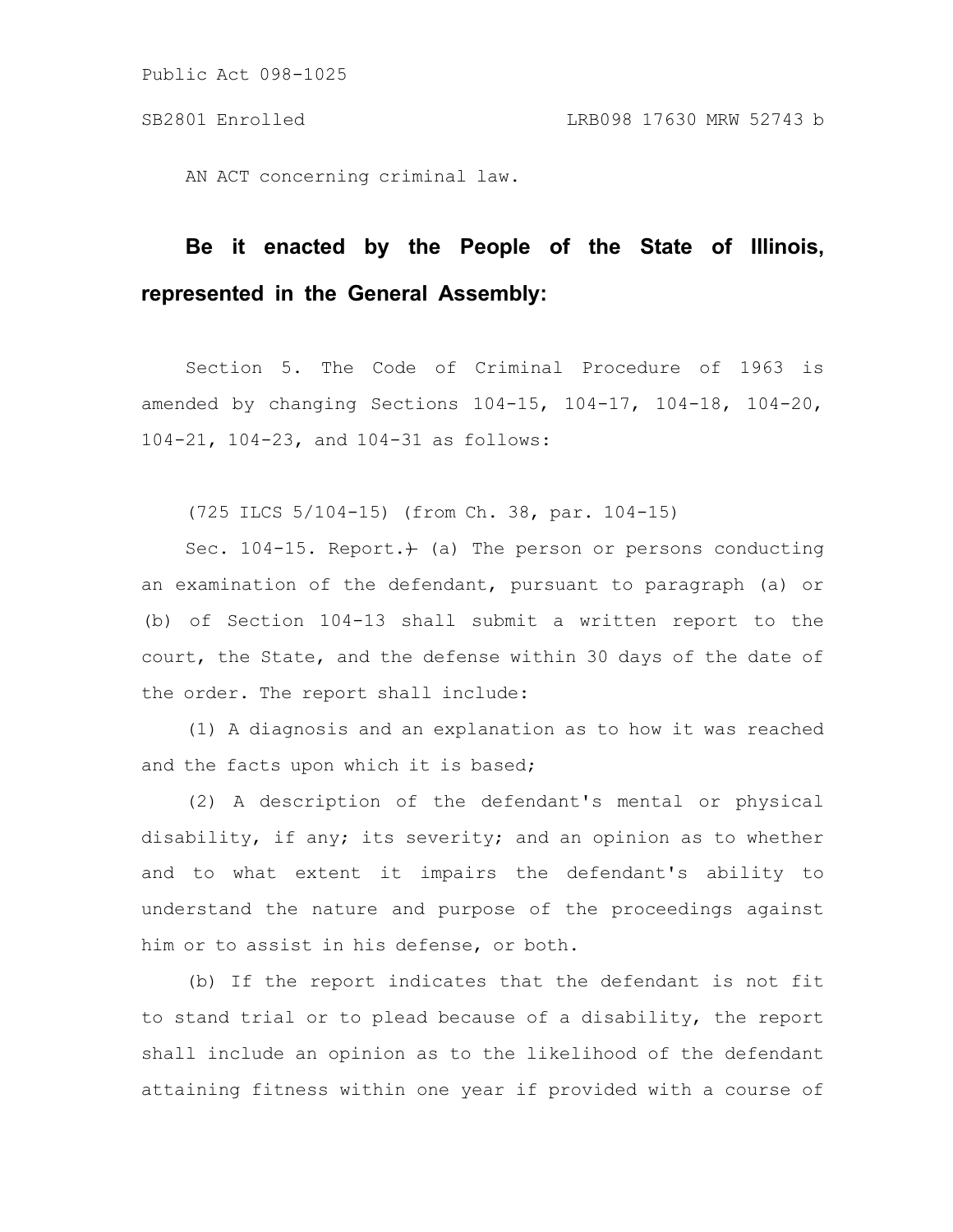treatment. If the person or persons preparing the report are unable to form such an opinion, the report shall state the reasons therefor. The report may include a general description of the type of treatment needed and of the least physically restrictive form of treatment therapeutically appropriate.

(c) The report shall indicate what information, if any, contained therein may be harmful to the mental condition of the defendant if made known to him.

(d) In addition to the report, a person retained or appointed by the State or the defense to conduct an examination shall, upon written request, make his or her notes, other evaluations reviewed or relied upon by the testifying witness, and any videotaped interviews available to another examiner of the defendant. All forensic interviews conducted by a person retained or appointed by the State or the defense shall be videotaped unless doing so would be impractical. In the event that the interview is not videotaped, the examiner may still testify as to the person's fitness and the court may only consider the lack of compliance in according the weight and not the admissibility of the expert testimony. An examiner may use these materials as part of his or her diagnosis and explanation but shall not otherwise disclose the contents, including at a hearing before the court, except as otherwise provided in Section 104-14 of this Code.

(Source: P.A. 81-1217.)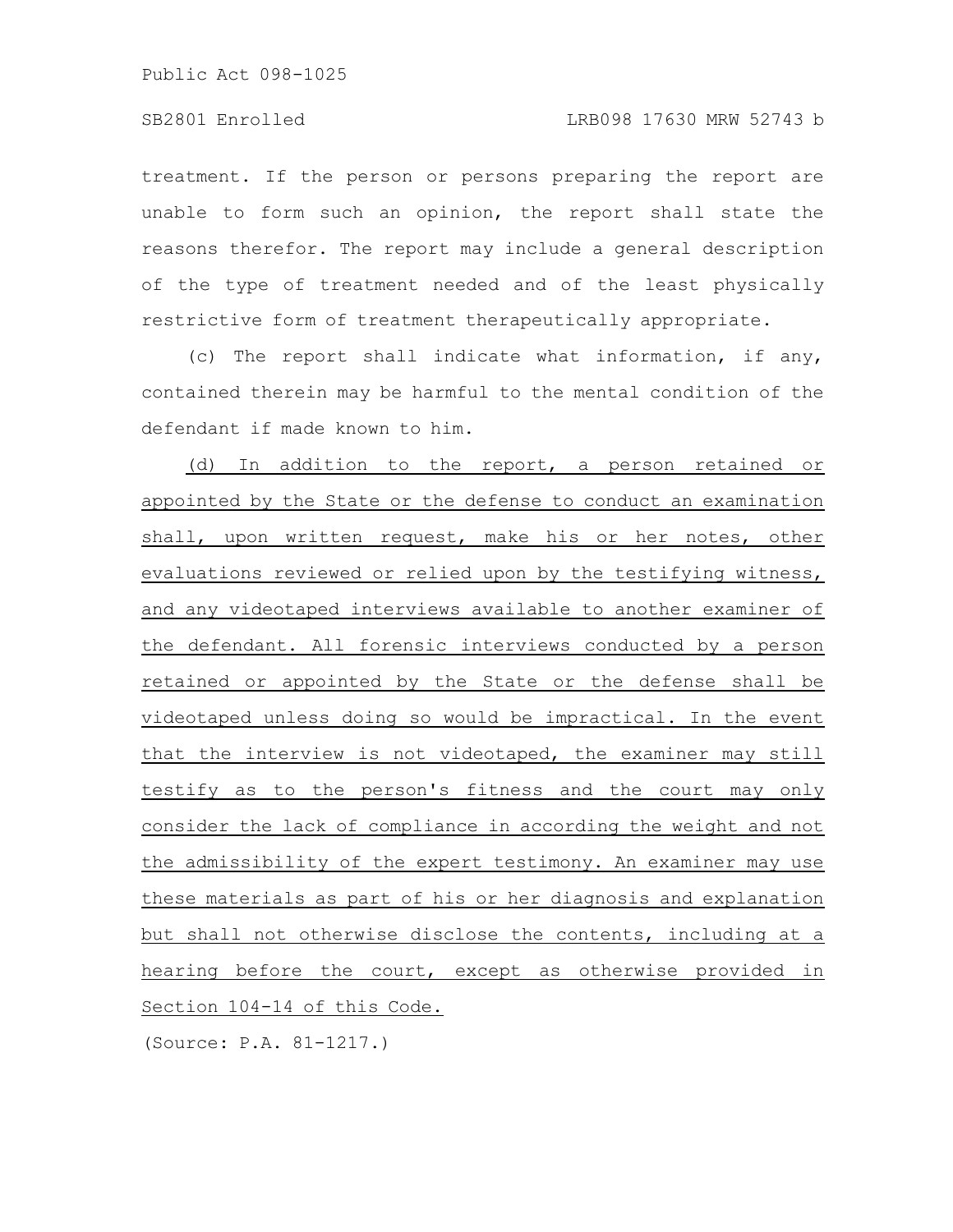(725 ILCS 5/104-17) (from Ch. 38, par. 104-17)

Sec. 104-17. Commitment for Treatment; Treatment Plan.

(a) If the defendant is eligible to be or has been released on bail or on his own recognizance, the court shall select the least physically restrictive form of treatment therapeutically appropriate and consistent with the treatment plan.

(b) If the defendant's disability is mental, the court may order him placed for treatment in the custody of the Department of Human Services, or the court may order him placed in the custody of any other appropriate public or private mental health facility or treatment program which has agreed to provide treatment to the defendant. If the defendant is placed in the custody of the Department of Human Services, the defendant shall be placed in a secure setting unless the court determines that there are compelling reasons why such placement is not necessary. During the period of time required to determine the appropriate placement the defendant shall remain in jail. If upon the completion of the placement process the Department of Human Services determines that the defendant is currently fit to stand trial, it shall immediately notify the court and shall submit a written report within 7 days. In that circumstance the placement shall be held pending a court hearing on the Department's report. Otherwise, upon completion of the placement process, the sheriff shall be notified and shall transport the defendant to the designated facility. The placement may be ordered either on an inpatient or an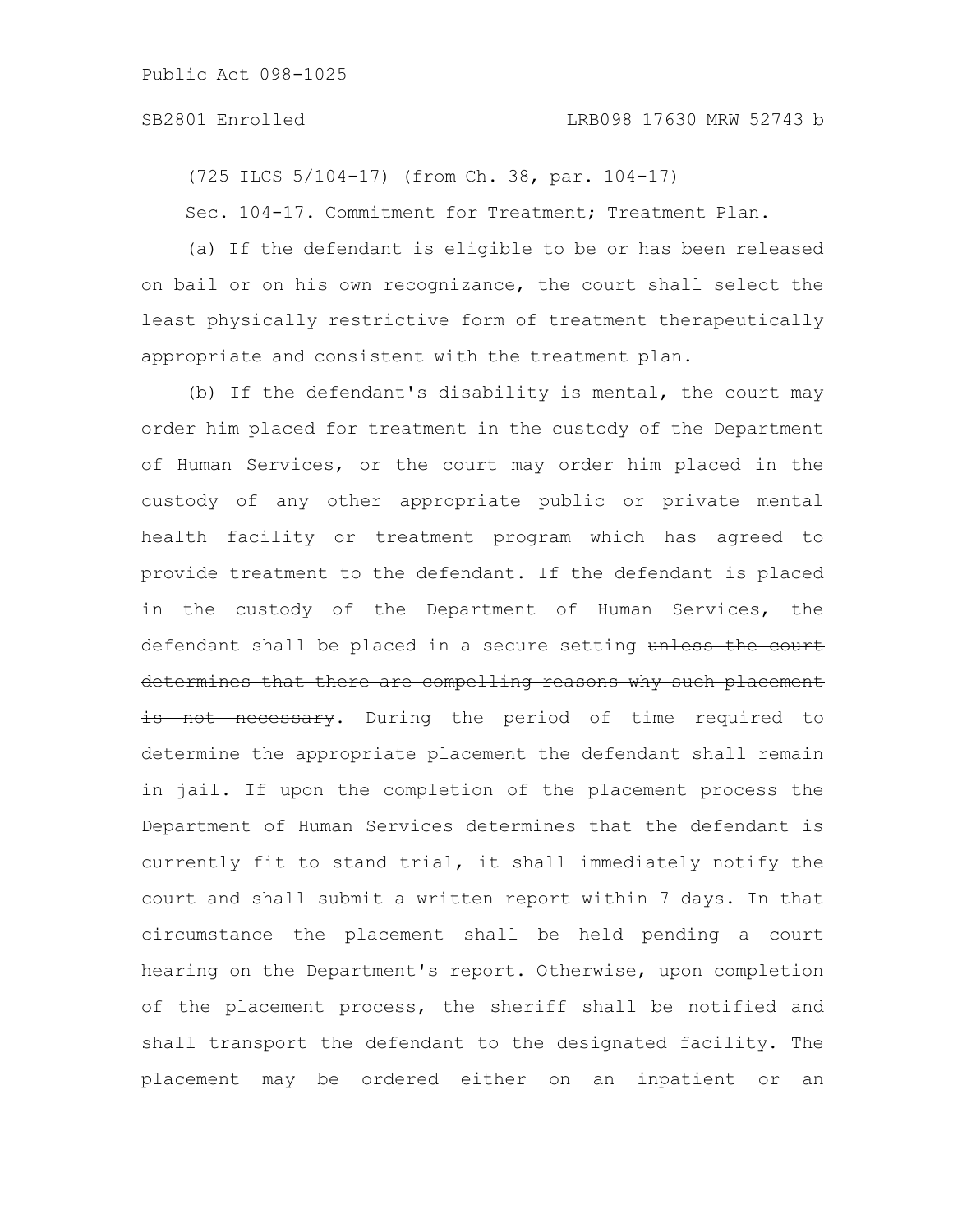### SB2801 Enrolled LRB098 17630 MRW 52743 b

outpatient basis.

(c) If the defendant's disability is physical, the court may order him placed under the supervision of the Department of Human Services which shall place and maintain the defendant in a suitable treatment facility or program, or the court may order him placed in an appropriate public or private facility or treatment program which has agreed to provide treatment to the defendant. The placement may be ordered either on an inpatient or an outpatient basis.

(d) The clerk of the circuit court shall transmit to the Department, agency or institution, if any, to which the defendant is remanded for treatment, the following:

(1) a certified copy of the order to undergo treatment;

(2) the county and municipality in which the offense was committed;

(3) the county and municipality in which the arrest took place;

(4) a copy of the arrest report, criminal charges, arrest record, jail record, and the report prepared under Section 104-15; and

(5) all additional matters which the Court directs the clerk to transmit.

(e) Within 30 days of entry of an order to undergo treatment, the person supervising the defendant's treatment shall file with the court, the State, and the defense a report assessing the facility's or program's capacity to provide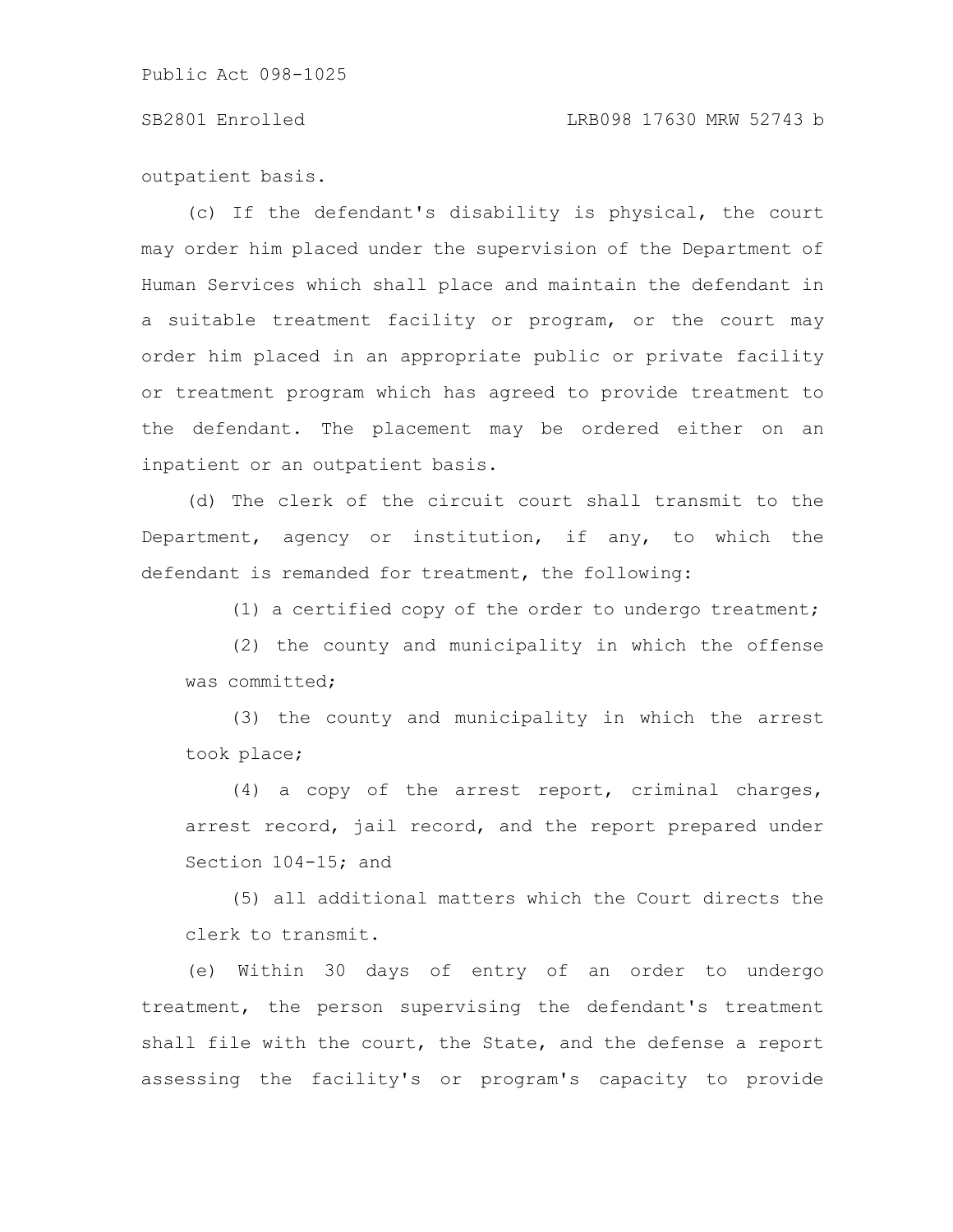appropriate treatment for the defendant and indicating his opinion as to the probability of the defendant's attaining fitness within a period of time one year from the date of the finding of unfitness. For a defendant charged with a felony, the period of time shall be one year. For a defendant charged with a misdemeanor, the period of time shall be no longer than the sentence if convicted of the most serious offense. If the report indicates that there is a substantial probability that the defendant will attain fitness within the time period, the treatment supervisor shall also file a treatment plan which shall include:

(1) A diagnosis of the defendant's disability;

(2) A description of treatment goals with respect to rendering the defendant fit, a specification of the proposed treatment modalities, and an estimated timetable for attainment of the goals;

(3) An identification of the person in charge of supervising the defendant's treatment.

(Source: P.A. 95-296, eff. 8-20-07; 96-310, eff. 8-11-09.)

(725 ILCS 5/104-18) (from Ch. 38, par. 104-18)

Sec. 104-18. Progress Reports.)

(a) The treatment supervisor shall submit a written progress report to the court, the State, and the defense:

(1) At least 7 days prior to the date for any hearing on the issue of the defendant's fitness;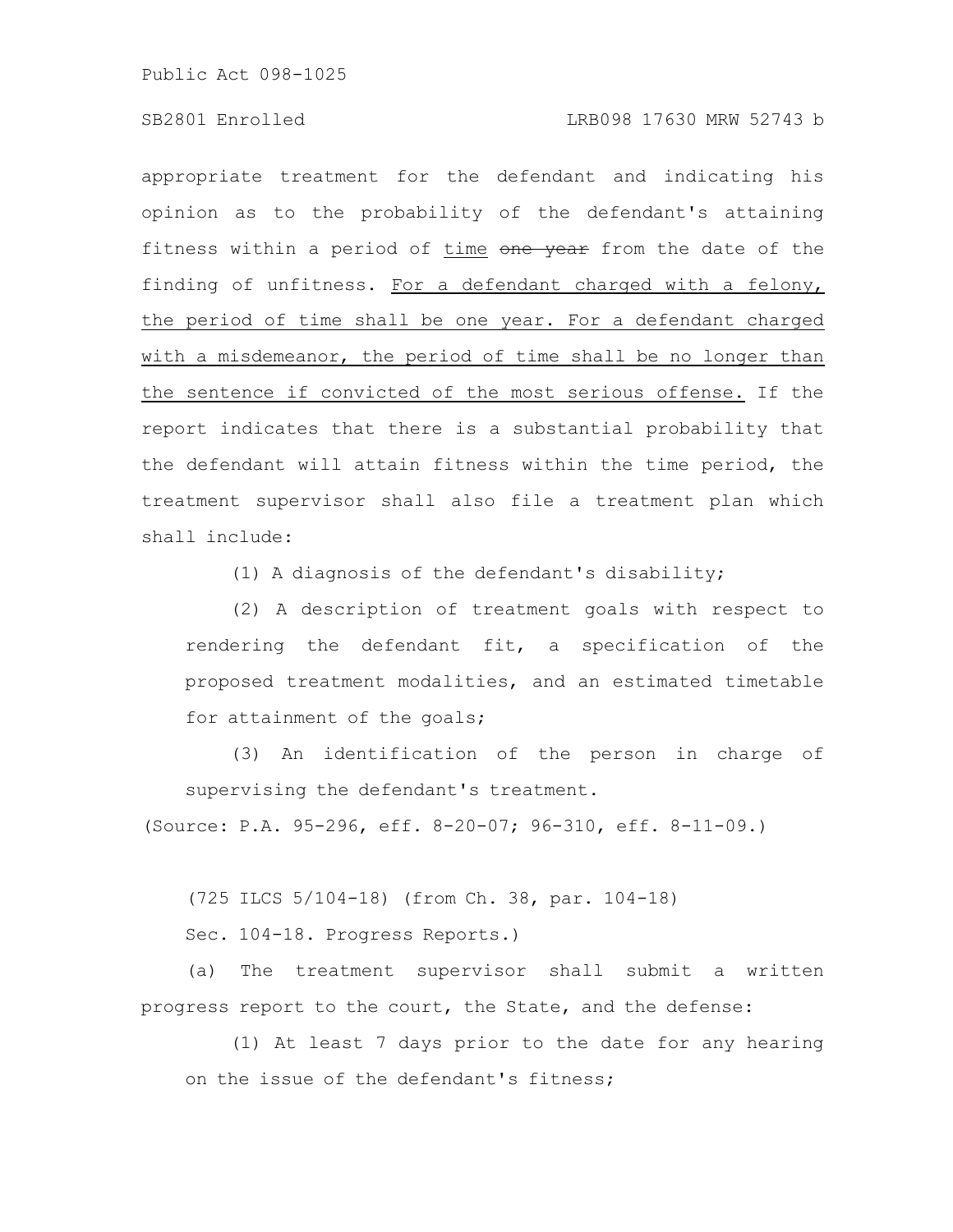(2) Whenever he believes that the defendant has attained fitness;

(3) Whenever he believes that there is not a substantial probability that the defendant will attain fitness, with treatment, within the time period set in subsection (e) of Section 104-17 of this Code one year from the date of the original finding of unfitness.

(b) The progress report shall contain:

(1) The clinical findings of the treatment supervisor and the facts upon which the findings are based;

(2) The opinion of the treatment supervisor as to whether the defendant has attained fitness or as to whether the defendant is making progress, under treatment, toward attaining fitness within the time period set in subsection (e) of Section  $104-17$  of this Code one year from the date of the original finding of unfitness;

(3) If the defendant is receiving medication, information from the prescribing physician indicating the type, the dosage and the effect of the medication on the defendant's appearance, actions and demeanor.

(c) Whenever the court is sent a report from the supervisor of the defendant's treatment under paragraph (2) of subsection (a) of this Section, the treatment provider shall arrange with the court for the return of the defendant to the county jail before the time frame specified in subsection (a) of Section 104-20. This subsection (c) is inoperative on and after January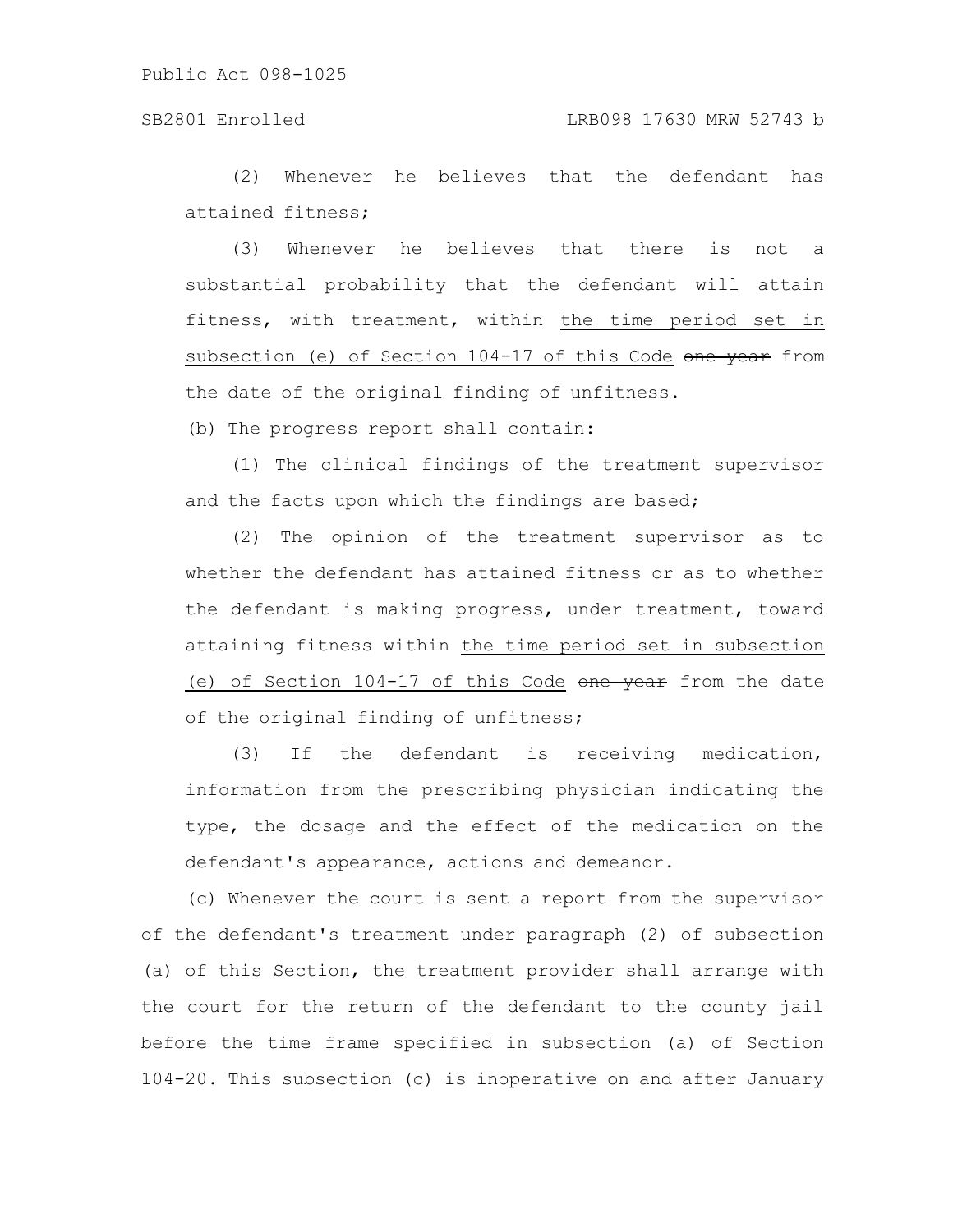### SB2801 Enrolled LRB098 17630 MRW 52743 b

1, 2014.

(Source: P.A. 97-1020, eff. 8-17-12.)

(725 ILCS 5/104-20) (from Ch. 38, par. 104-20)

Sec. 104-20. Ninety-Day Hearings; Continuing Treatment.)

(a) Upon entry or continuation of any order to undergo treatment, the court shall set a date for hearing to reexamine the issue of the defendant's fitness not more than 90 days thereafter. In addition, whenever the court receives a report from the supervisor of the defendant's treatment pursuant to subparagraph (2) or (3) of paragraph (a) of Section 104-18, the court shall forthwith set the matter for a first hearing within 14 days unless good cause is demonstrated why the hearing cannot be held. On the date set or upon conclusion of the matter then pending before it, the court, sitting without a jury, shall conduct a hearing, unless waived by the defense, and shall determine:

(1) Whether the defendant is fit to stand trial or to plead; and if not,

(2) Whether the defendant is making progress under treatment toward attainment of fitness within the time period set in subsection (e) of Section 104-17 of this Code one year from the date of the original finding of unfitness.

(b) If the court finds the defendant to be fit pursuant to this Section, the court shall set the matter for trial;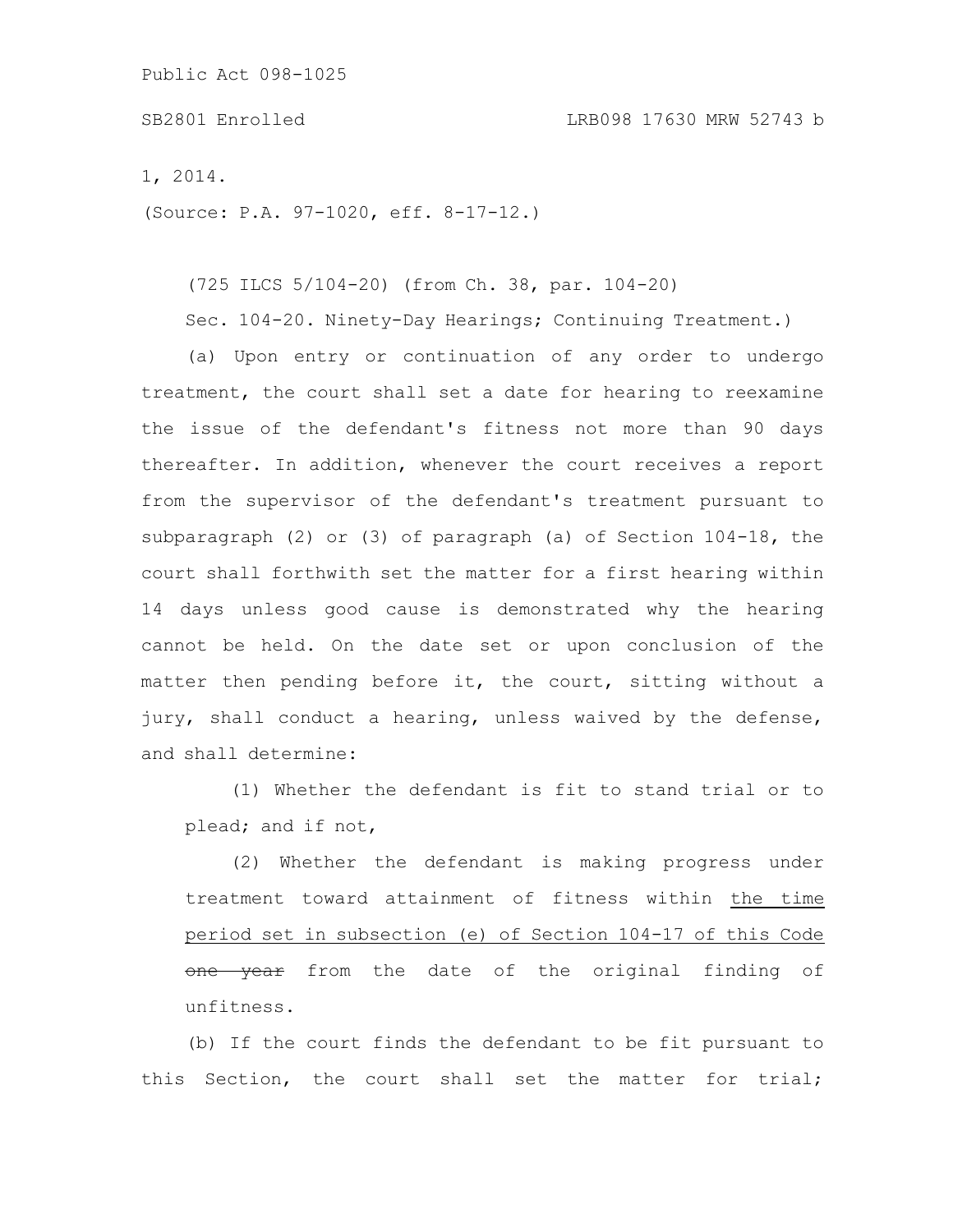provided that if the defendant is in need of continued care or treatment and the supervisor of the defendant's treatment agrees to continue to provide it, the court may enter any order it deems appropriate for the continued care or treatment of the defendant by the facility or program pending the conclusion of the criminal proceedings.

(c) If the court finds that the defendant is still unfit but that he is making progress toward attaining fitness, the court may continue or modify its original treatment order entered pursuant to Section 104-17.

(d) If the court finds that the defendant is still unfit and that he is not making progress toward attaining fitness such that there is not a substantial probability that he will attain fitness within the time period set in subsection (e) of Section 104-17 of this Code one year from the date of the original finding of unfitness, the court shall proceed pursuant to Section 104-23. However, if the defendant is in need of continued care and treatment and the supervisor of the defendant's treatment agrees to continue to provide it, the court may enter any order it deems appropriate for the continued care or treatment by the facility or program pending the conclusion of the criminal proceedings.

(Source: P.A. 97-37, eff. 6-28-11.)

(725 ILCS 5/104-21) (from Ch. 38, par. 104-21) Sec. 104-21. Medication.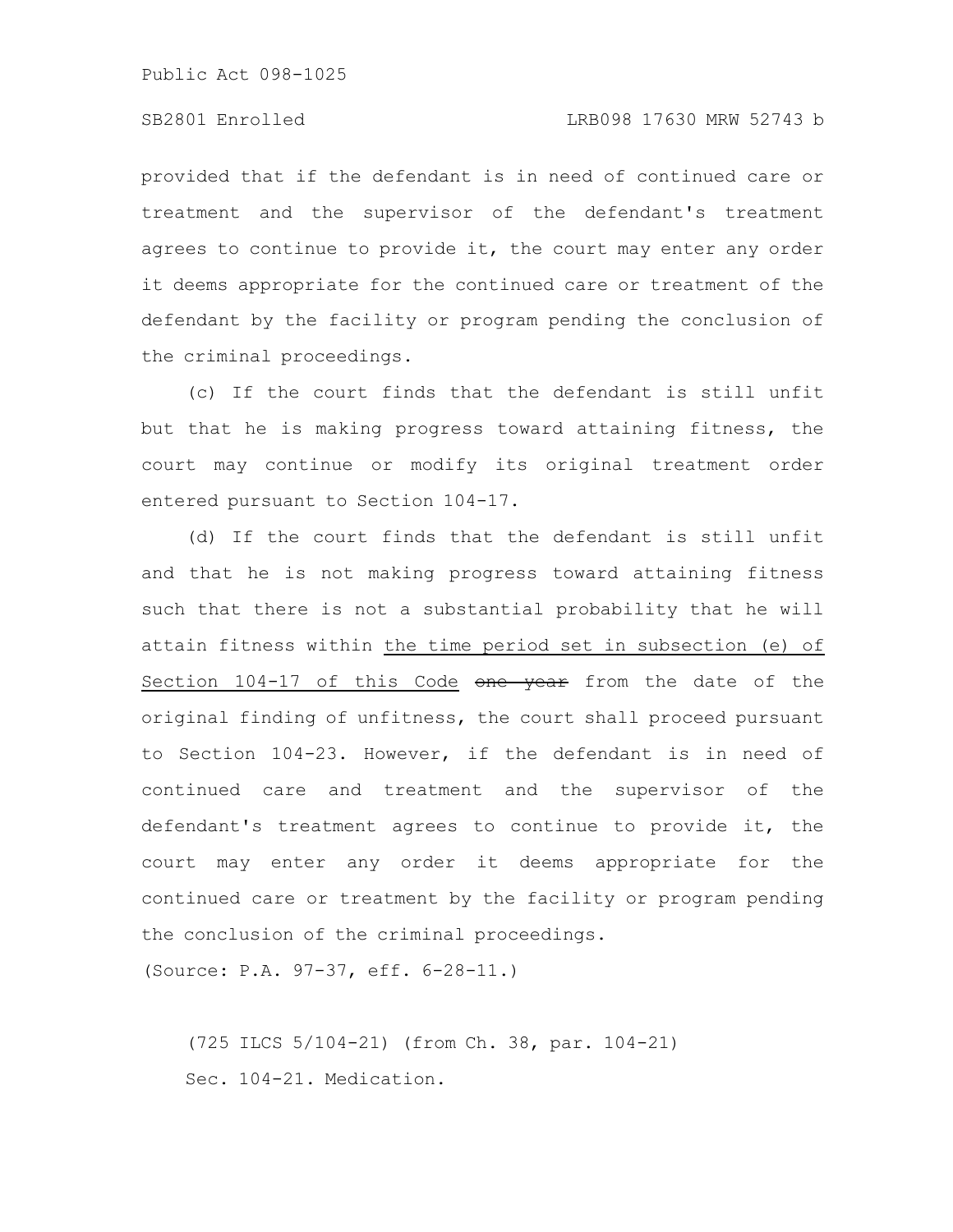(a) A defendant who is receiving psychotropic drugs shall not be presumed to be unfit to stand trial solely by virtue of the receipt of those drugs or medications.

(b) Whenever a defendant who is receiving medication under medical direction is transferred between a place of custody and a treatment facility or program, a written report from the prescribing physician shall accompany the defendant. The report shall state the type and dosage of the defendant's medication and the duration of the prescription. The chief officer of the place of custody or the treatment supervisor at the facility or program shall insure that such medication is provided according to the directions of the prescribing physician or until superseded by order of a physician who has examined the defendant.

(c) If a defendant refuses psychotropic medication, it may be administered over the defendant's objections in accord with the Mental Health and Developmental Disabilities Code. If court authorized medications are sought, the petition, prepared in accord with Section 2-107.1 of the Mental Health and Developmental Disabilities Code may be filed in the county where the defendant is located or with the court having jurisdiction over the defendant.

(Source: P.A. 89-428, eff. 12-13-95; 89-689, eff. 12-31-96.)

(725 ILCS 5/104-23) (from Ch. 38, par. 104-23) Sec. 104-23. Unfit defendants. Cases involving an unfit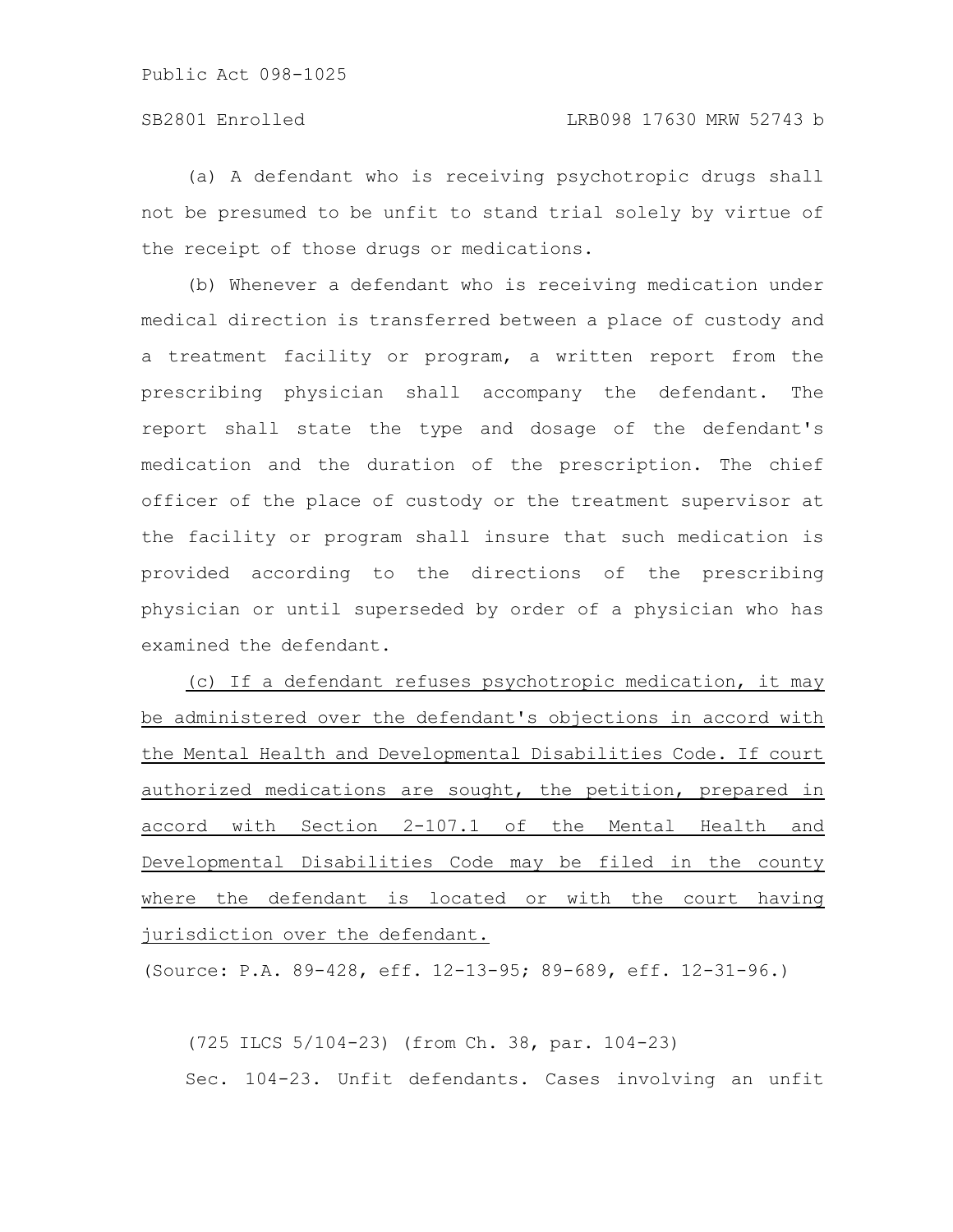defendant who demands a discharge hearing or a defendant who cannot become fit to stand trial and for whom no special provisions or assistance can compensate for his disability and render him fit shall proceed in the following manner:

(a) Upon a determination that there is not a substantial probability that the defendant will attain fitness within the time period set in subsection (e) of Section 104-17 of this Code one year from the original finding of unfitness, a defendant or the attorney for the defendant may move for a discharge hearing pursuant to the provisions of Section 104-25. The discharge hearing shall be held within 120 days of the filing of a motion for a discharge hearing, unless the delay is occasioned by the defendant.

(b) If at any time the court determines that there is not a substantial probability that the defendant will become fit to stand trial or to plead within the time period set in subsection (e) of Section 104-17 of this Code one year from the date of the original finding of unfitness, or if at the end of the time period set in subsection (e) of Section 104-17 of this Code one year from that date the court finds the defendant still unfit and for whom no special provisions or assistance can compensate for his disabilities and render him fit, the State shall request the court:

(1) To set the matter for hearing pursuant to Section 104-25 unless a hearing has already been held pursuant to paragraph (a) of this Section; or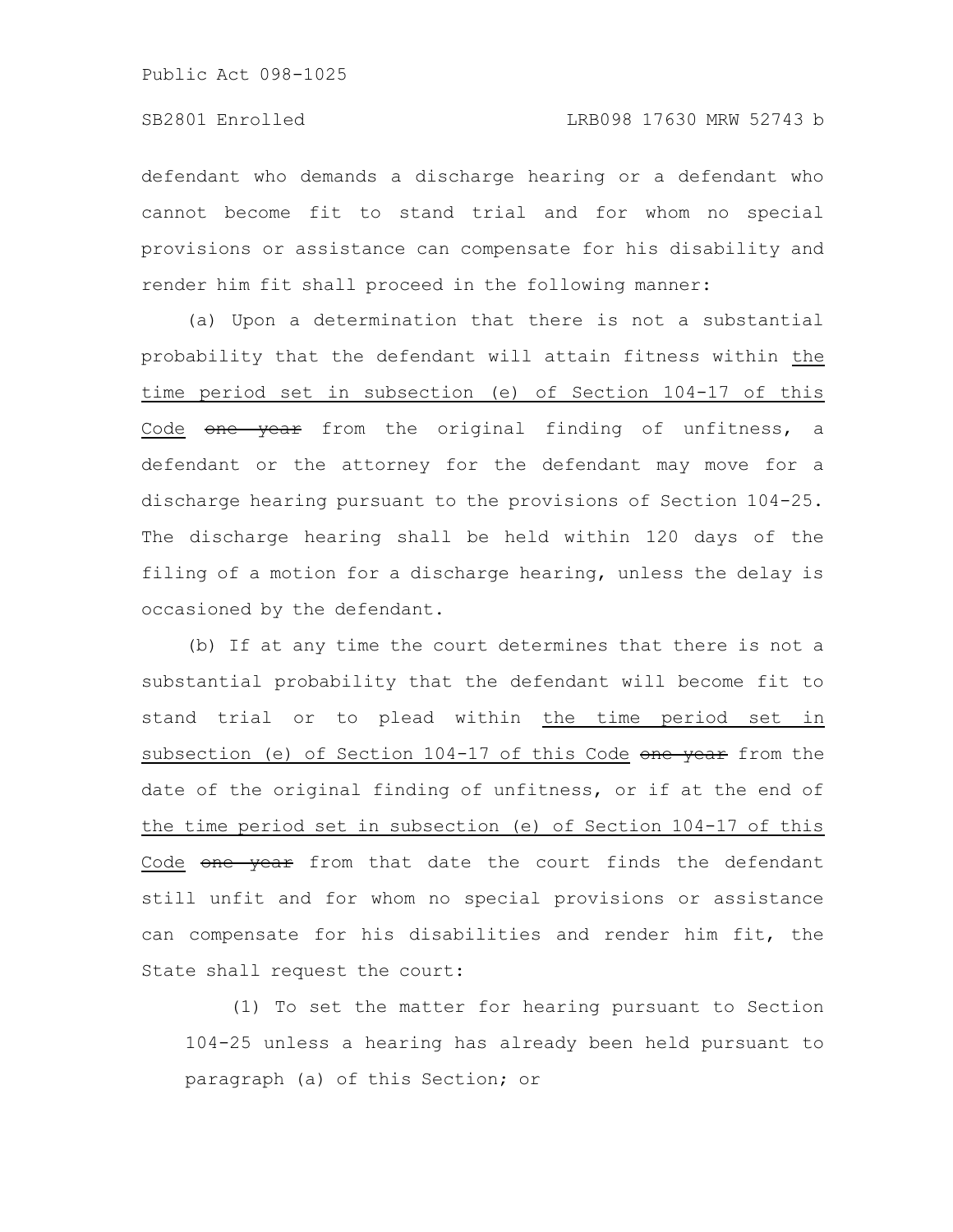### SB2801 Enrolled LRB098 17630 MRW 52743 b

(2) To release the defendant from custody and to dismiss with prejudice the charges against him; or

(3) To remand the defendant to the custody of the Department of Human Services and order a hearing to be conducted pursuant to the provisions of the Mental Health and Developmental Disabilities Code, as now or hereafter amended. The Department of Human Services shall have 7 days from the date it receives the defendant to prepare and file the necessary petition and certificates that are required for commitment under the Mental Health and Developmental Disabilities Code. If the defendant is committed to the Department of Human Services pursuant to such hearing, the court having jurisdiction over the criminal matter shall dismiss the charges against the defendant, with the leave to reinstate. In such cases the Department of Human Services shall notify the court, the State's attorney and the defense attorney upon the discharge of the defendant. A former defendant so committed shall be treated in the same manner as any other civilly committed patient for all purposes including admission, selection of the place of treatment and the treatment modalities, entitlement to rights and privileges, transfer, and discharge. A defendant who is not committed shall be remanded to the court having jurisdiction of the criminal matter for disposition pursuant to subparagraph (1) or (2) of paragraph (b) of this Section.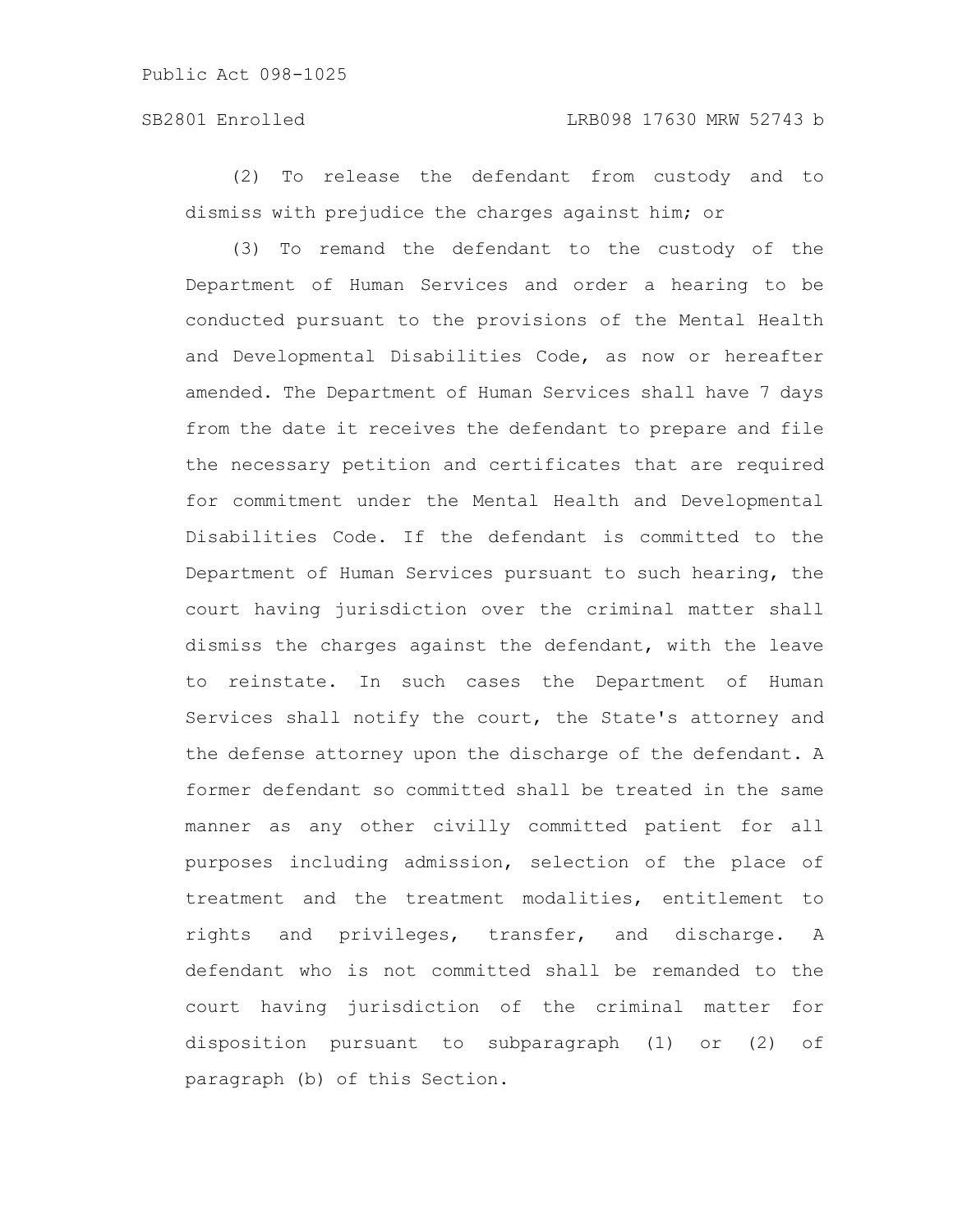(c) If the defendant is restored to fitness and the original charges against him are reinstated, the speedy trial provisions of Section 103-5 shall commence to run. (Source: P.A. 89-439, eff. 6-1-96; 89-507, eff. 7-1-97.)

(725 ILCS 5/104-31) (from Ch. 38, par. 104-31)

Sec. 104-31. No defendant placed in a setting of the Department of Human Services pursuant to the provisions of Sections 104-17, 104-25, or 104-26 shall be permitted outside the facility's housing unit unless escorted or accompanied by personnel of the Department of Human Services or authorized by court order. Any defendant placed in a secure setting pursuant to this Section, transported to court hearings or other necessary appointments off facility grounds by personnel of the Department of Human Services, may be placed in security devices or otherwise secured during the period of transportation to assure secure transport of the defendant and the safety of Department of Human Services personnel and others. These security measures shall not constitute restraint as defined in the Mental Health and Developmental Disabilities Code. Nor shall any defendant be permitted any off-grounds privileges, either with or without escort by personnel of the Department of Human Services or  $\tau$  any unsupervised on-ground privileges,  $\theta$ placement in a non-secure setting unless such off-grounds or unsupervised on-grounds privileges, or placement in a non secure setting have been approved by specific court order,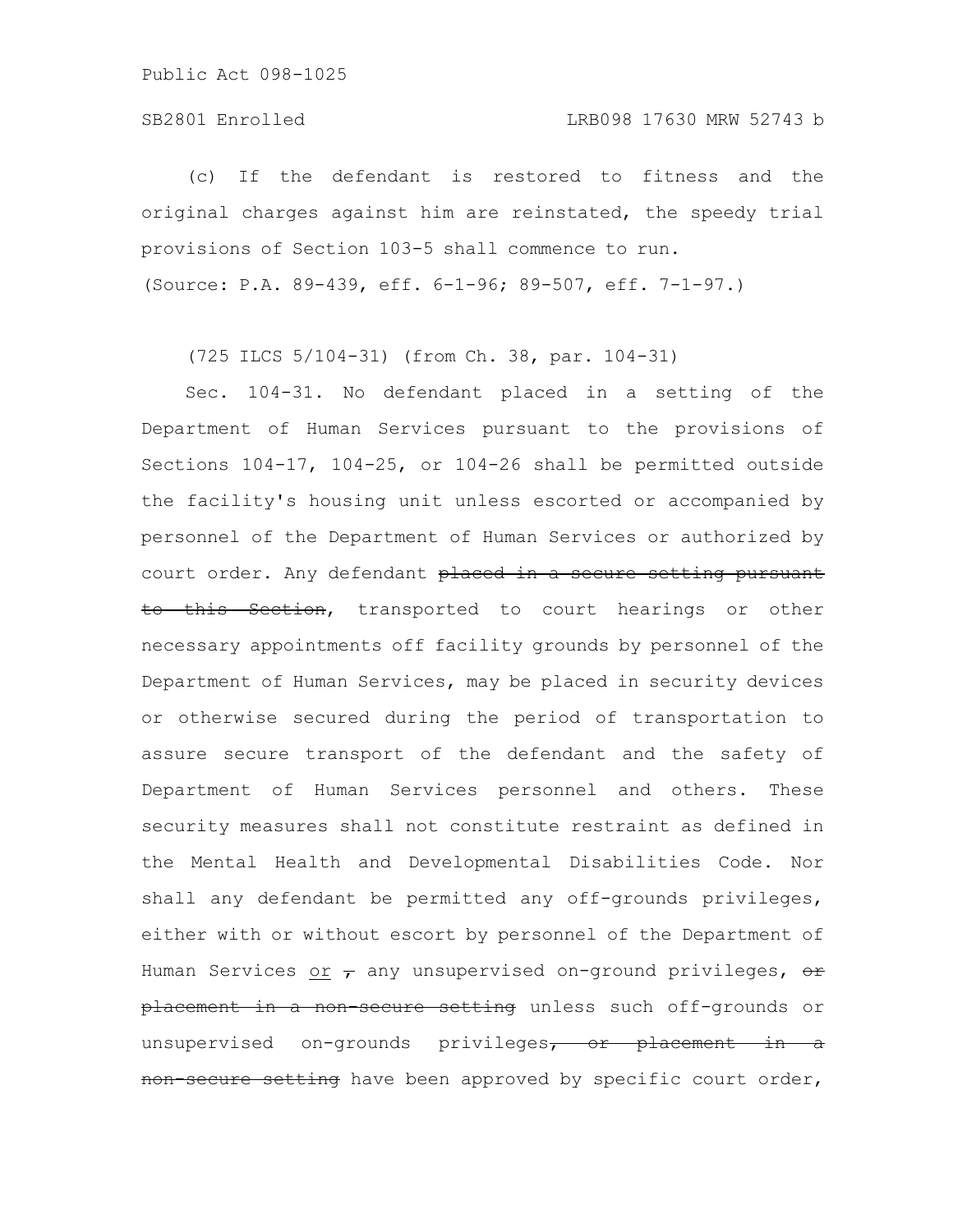### SB2801 Enrolled LRB098 17630 MRW 52743 b

which order may include such conditions on the defendant as the court may deem appropriate and necessary to reasonably assure the defendant's satisfactory progress in treatment and the safety of the defendant or others. Whenever the court receives a report from the supervisor of the defendant's treatment recommending the defendant for any off-grounds or unsupervised on-grounds privileges, or placement in a non secure setting, the court shall set the matter for a first hearing within 21 days unless good cause is demonstrated why the hearing cannot be held. The changes made to this Section by this amendatory Act of the 96th General Assembly are declarative of existing law and shall not be construed as a new enactment. (Source: P.A. 95-296, eff. 8-20-07; 96-1069, eff. 7-16-10.)

Section 10. The Unified Code of Corrections is amended by changing Section 5-2-4 as follows:

(730 ILCS 5/5-2-4) (from Ch. 38, par. 1005-2-4)

Sec. 5-2-4. Proceedings after Acquittal by Reason of Insanity.

(a) After a finding or verdict of not guilty by reason of insanity under Sections 104-25, 115-3 or 115-4 of the Code of Criminal Procedure of 1963, the defendant shall be ordered to the Department of Human Services for an evaluation as to whether he is in need of mental health services. The order shall specify whether the evaluation shall be conducted on an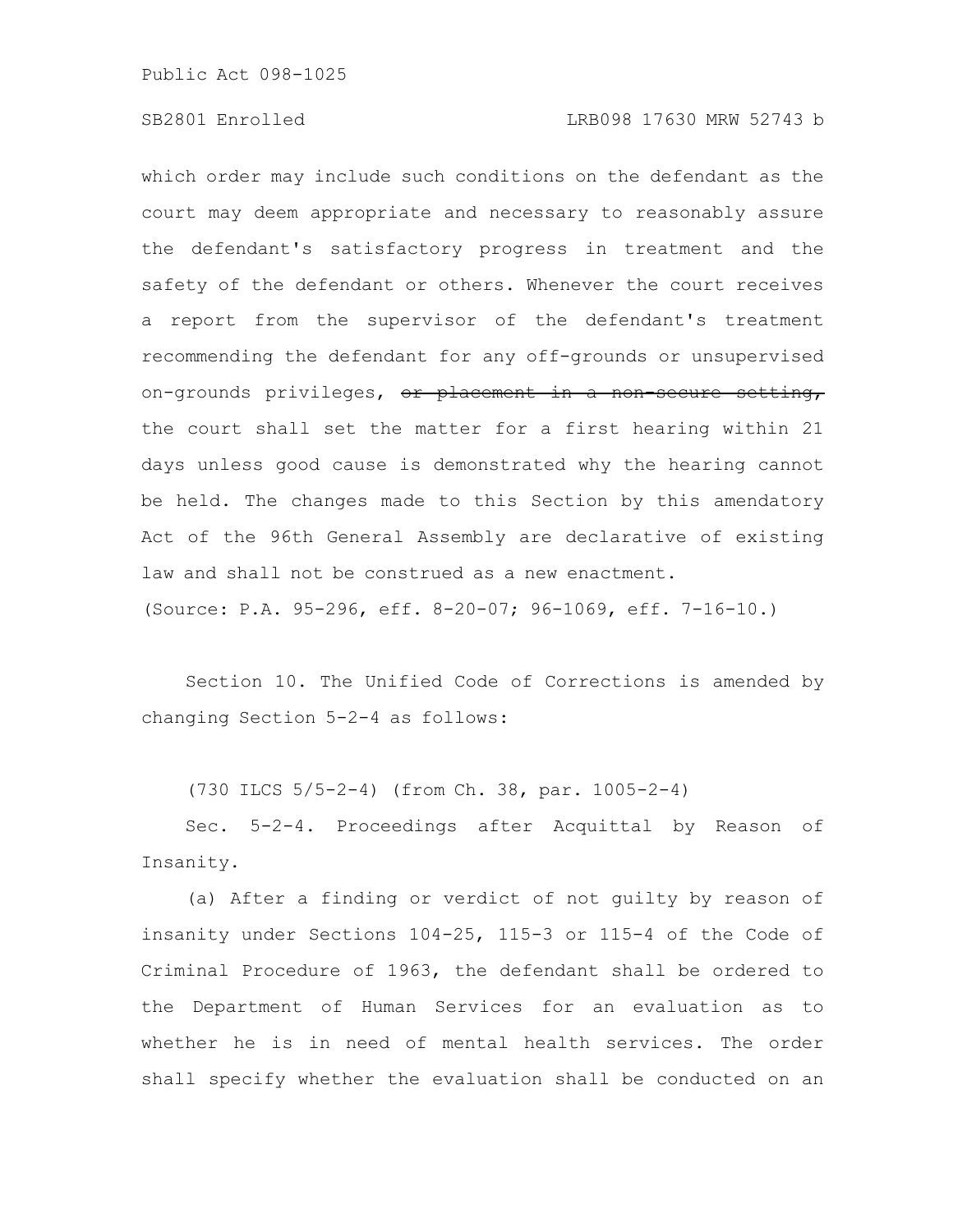inpatient or outpatient basis. If the evaluation is to be conducted on an inpatient basis, the defendant shall be placed in a secure setting unless the Court determines that there are compelling reasons why such placement is not necessary. With the court order for evaluation shall be sent a copy of the arrest report, criminal charges, arrest record, jail record, any report prepared under Section 115-6 of the Code of Criminal Procedure of 1963, and any victim impact statement prepared under Section 6 of the Rights of Crime Victims and Witnesses Act. After the evaluation and during the period of time required to determine the appropriate placement, the defendant shall remain in jail. Individualized placement evaluations by the Department of Human Services determine the most appropriate setting for forensic treatment based upon a number of factors including mental health diagnosis, proximity to surviving victims, security need, age, gender, and proximity to family. Upon completion of the placement process the sheriff shall be notified and shall transport the defendant to the designated facility.

The Department shall provide the Court with a report of its evaluation within 30 days of the date of this order. The Court shall hold a hearing as provided under the Mental Health and Developmental Disabilities Code to determine if the individual is: (a) in need of mental health services on an inpatient basis; (b) in need of mental health services on an outpatient basis; (c) a person not in need of mental health services. The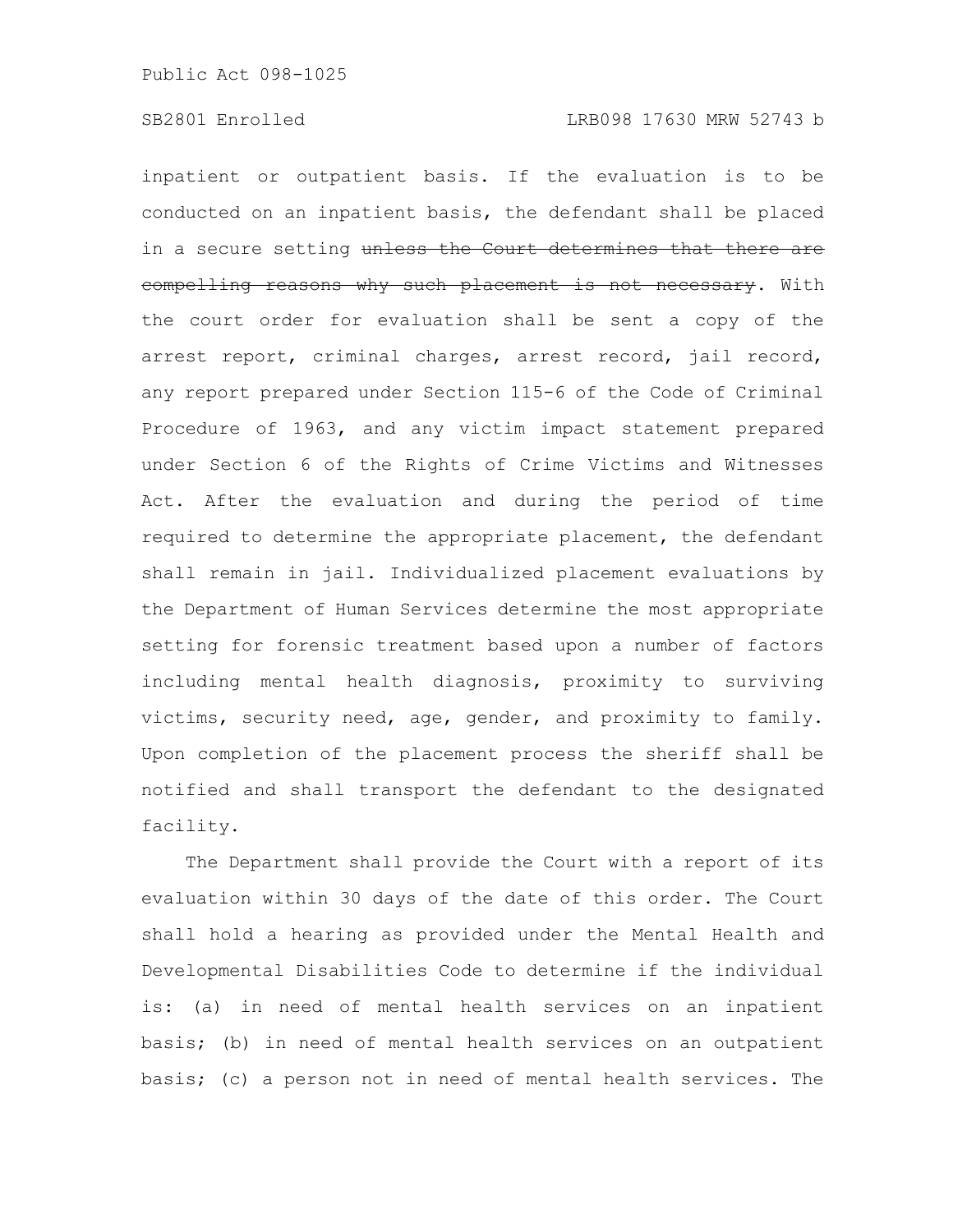Court shall enter its findings.

If the defendant is found to be in need of mental health services on an inpatient care basis, the Court shall order the defendant to the Department of Human Services. The defendant shall be placed in a secure setting unless the Court determines that there are compelling reasons why such placement is not necessary. Such defendants placed in a secure setting shall not be permitted outside the facility's housing unit unless escorted or accompanied by personnel of the Department of Human Services or with the prior approval of the Court for unsupervised on-grounds privileges as provided herein. Any defendant placed in a secure setting pursuant to this Section, transported to court hearings or other necessary appointments off facility grounds by personnel of the Department of Human Services, shall be placed in security devices or otherwise secured during the period of transportation to assure secure transport of the defendant and the safety of Department of Human Services personnel and others. These security measures shall not constitute restraint as defined in the Mental Health and Developmental Disabilities Code. If the defendant is found to be in need of mental health services, but not on an inpatient care basis, the Court shall conditionally release the defendant, under such conditions as set forth in this Section as will reasonably assure the defendant's satisfactory progress and participation in treatment or rehabilitation and the safety of the defendant and others. If the Court finds the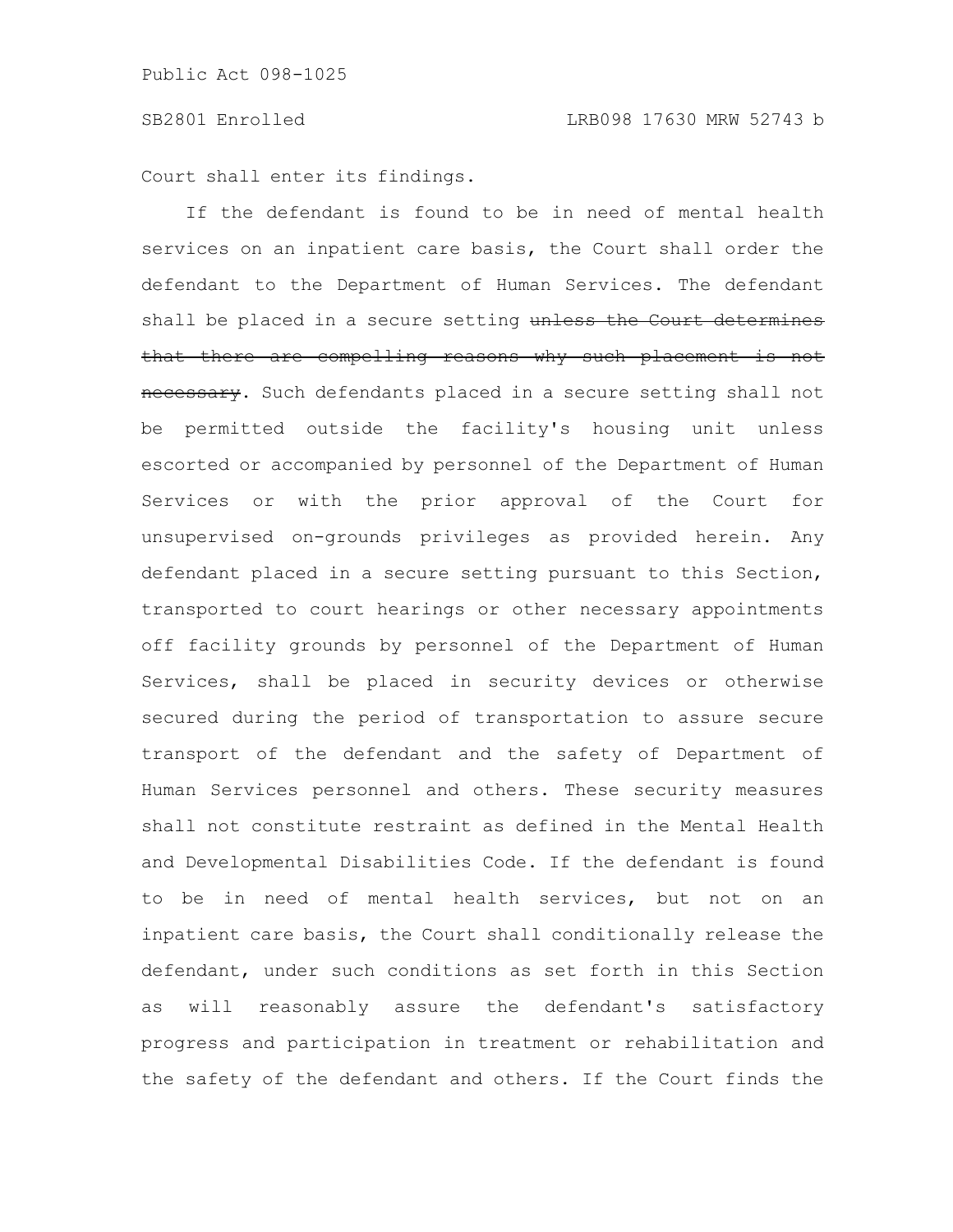person not in need of mental health services, then the Court shall order the defendant discharged from custody.

(a-1) Definitions. For the purposes of this Section:

(A) (Blank).

(B) "In need of mental health services on an inpatient basis" means: a defendant who has been found not guilty by reason of insanity but who due to mental illness is reasonably expected to inflict serious physical harm upon himself or another and who would benefit from inpatient care or is in need of inpatient care.

(C) "In need of mental health services on an outpatient basis" means: a defendant who has been found not guilty by reason of insanity who is not in need of mental health services on an inpatient basis, but is in need of outpatient care, drug and/or alcohol rehabilitation programs, community adjustment programs, individual, group, or family therapy, or chemotherapy.

(D) "Conditional Release" means: the release from either the custody of the Department of Human Services or the custody of the Court of a person who has been found not guilty by reason of insanity under such conditions as the Court may impose which reasonably assure the defendant's satisfactory progress in treatment or habilitation and the safety of the defendant and others. The Court shall consider such terms and conditions which may include, but need not be limited to, outpatient care, alcoholic and drug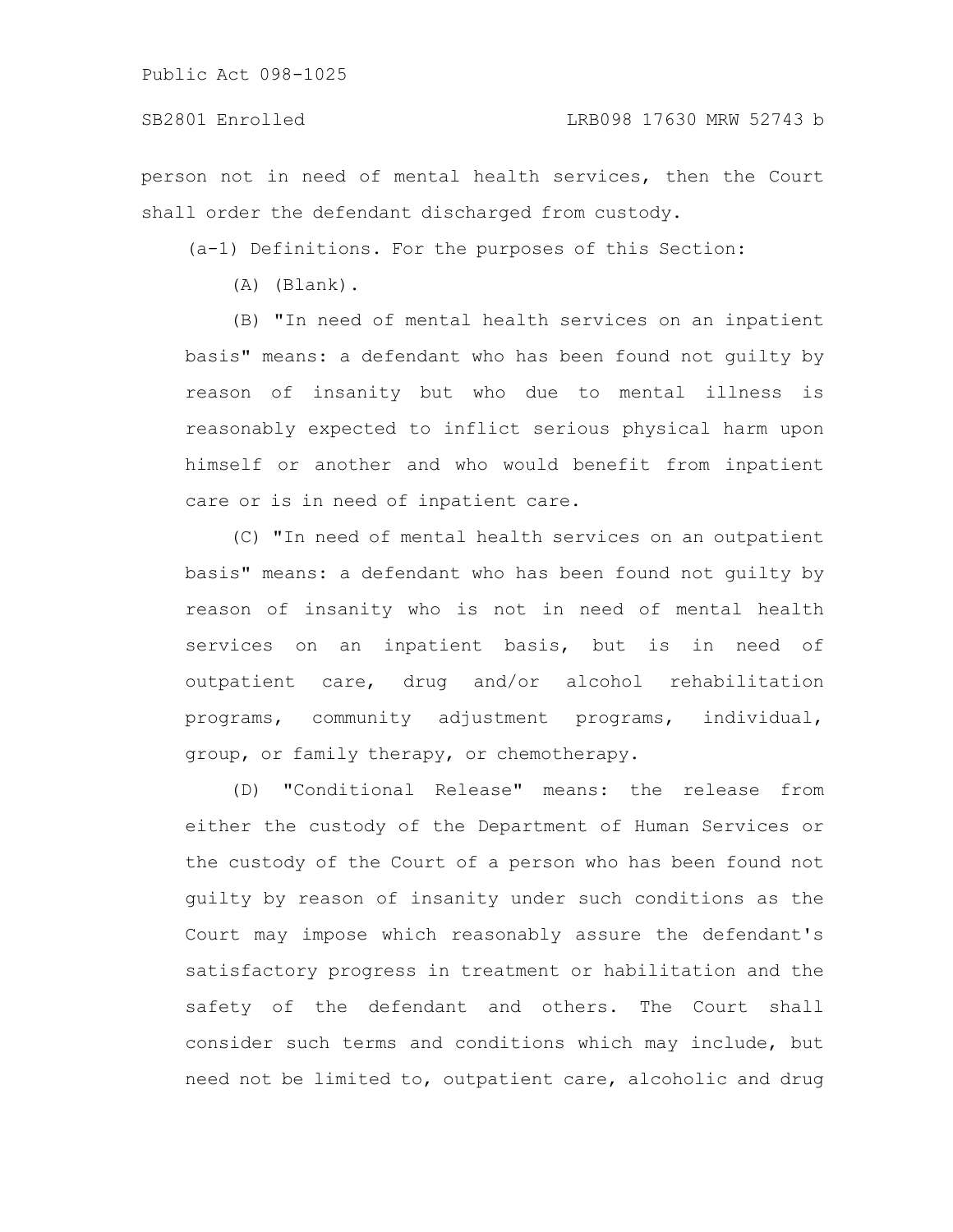rehabilitation programs, community adjustment programs, individual, group, family, and chemotherapy, random testing to ensure the defendant's timely and continuous taking of any medicines prescribed to control or manage his or her conduct or mental state, and periodic checks with the legal authorities and/or the Department of Human Services. The Court may order as a condition of conditional release that the defendant not contact the victim of the offense that resulted in the finding or verdict of not guilty by reason of insanity or any other person. The Court may order the Department of Human Services to provide care to any person conditionally released under this Section. The Department may contract with any public or private agency in order to discharge any responsibilities imposed under this Section. The Department shall monitor the provision of services to persons conditionally released under this Section and provide periodic reports to the Court concerning the services and the condition of the defendant. Whenever a person is conditionally released pursuant to this Section, the State's Attorney for the county in which the hearing is held shall designate in writing the name, telephone number, and address of a person employed by him or her who shall be notified in the event that either the reporting agency or the Department decides that the conditional release of the defendant should be revoked or modified pursuant to subsection (i) of this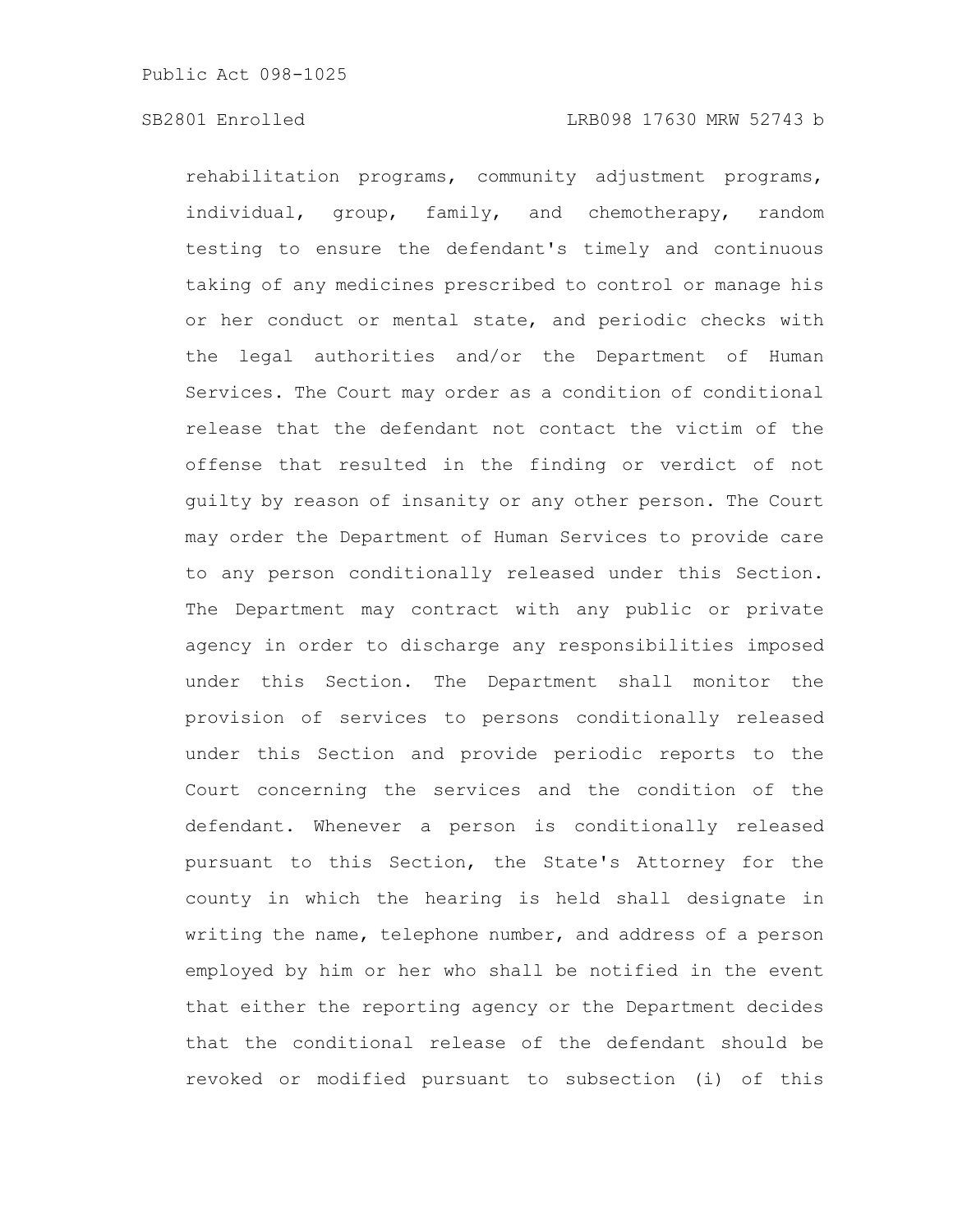Section. Such conditional release shall be for a period of five years. However, the defendant, the person or facility rendering the treatment, therapy, program or outpatient care, the Department, or the State's Attorney may petition the Court for an extension of the conditional release period for an additional 5 years. Upon receipt of such a petition, the Court shall hold a hearing consistent with the provisions of paragraph  $(a)$ , this paragraph  $(a-1)$ , and paragraph (f) of this Section, shall determine whether the defendant should continue to be subject to the terms of conditional release, and shall enter an order either extending the defendant's period of conditional release for an additional 5 year period or discharging the defendant. Additional 5-year periods of conditional release may be ordered following a hearing as provided in this Section. However, in no event shall the defendant's period of conditional release continue beyond the maximum period of commitment ordered by the Court pursuant to paragraph (b) of this Section. These provisions for extension of conditional release shall only apply to defendants conditionally released on or after August 8, 2003. However the extension provisions of Public Act 83-1449 apply only to defendants charged with a forcible felony.

(E) "Facility director" means the chief officer of a mental health or developmental disabilities facility or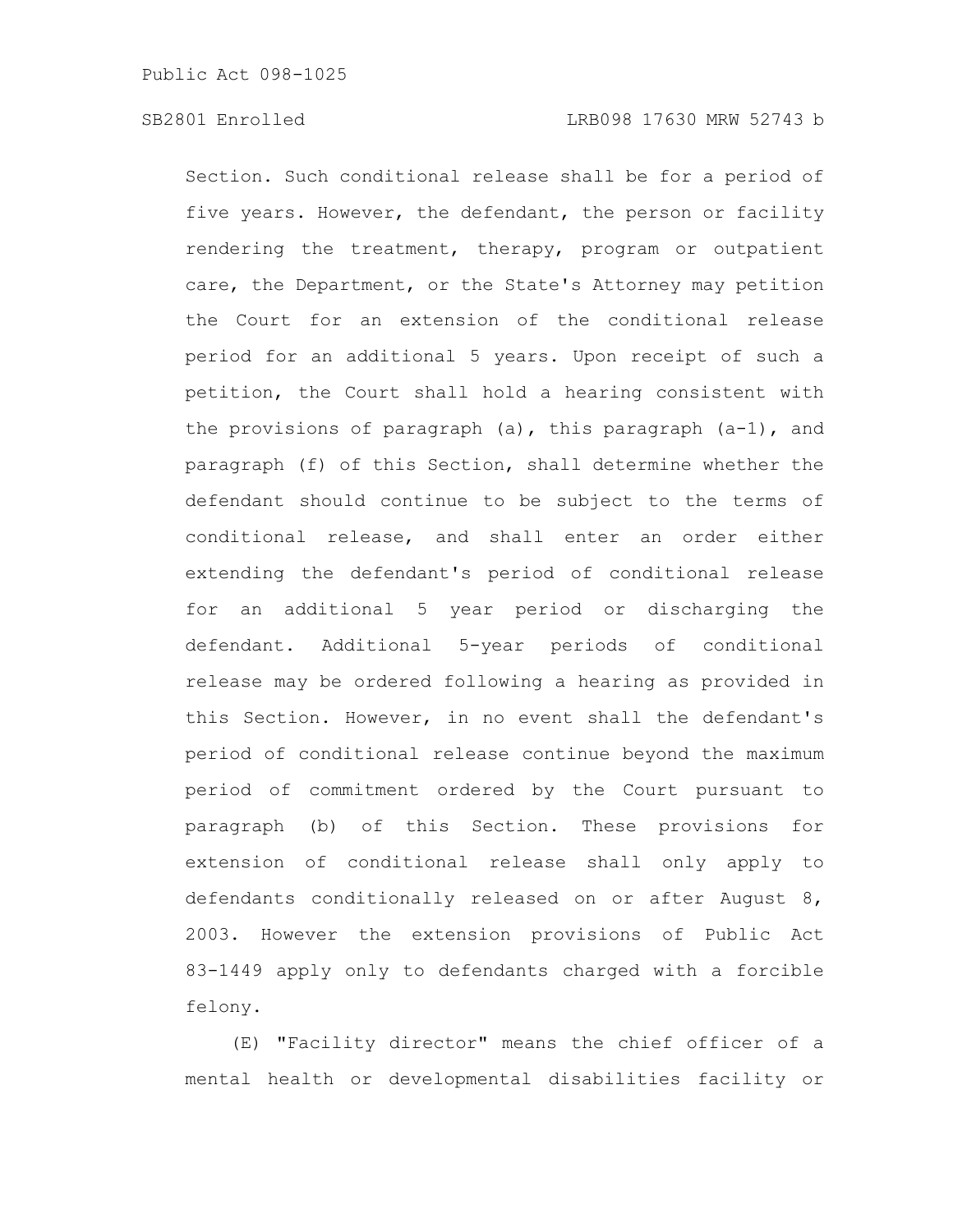his or her designee or the supervisor of a program of treatment or habilitation or his or her designee. "Designee" may include a physician, clinical psychologist, social worker, nurse, or clinical professional counselor.

(b) If the Court finds the defendant in need of mental health services on an inpatient basis, the admission, detention, care, treatment or habilitation, treatment plans, review proceedings, including review of treatment and treatment plans, and discharge of the defendant after such order shall be under the Mental Health and Developmental Disabilities Code, except that the initial order for admission of a defendant acquitted of a felony by reason of insanity shall be for an indefinite period of time. Such period of commitment shall not exceed the maximum length of time that the defendant would have been required to serve, less credit for good behavior as provided in Section 5-4-1 of the Unified Code of Corrections, before becoming eligible for release had he been convicted of and received the maximum sentence for the most serious crime for which he has been acquitted by reason of insanity. The Court shall determine the maximum period of commitment by an appropriate order. During this period of time, the defendant shall not be permitted to be in the community in any manner, including but not limited to off-grounds privileges, with or without escort by personnel of the Department of Human Services, unsupervised on-grounds privileges, discharge or conditional or temporary release,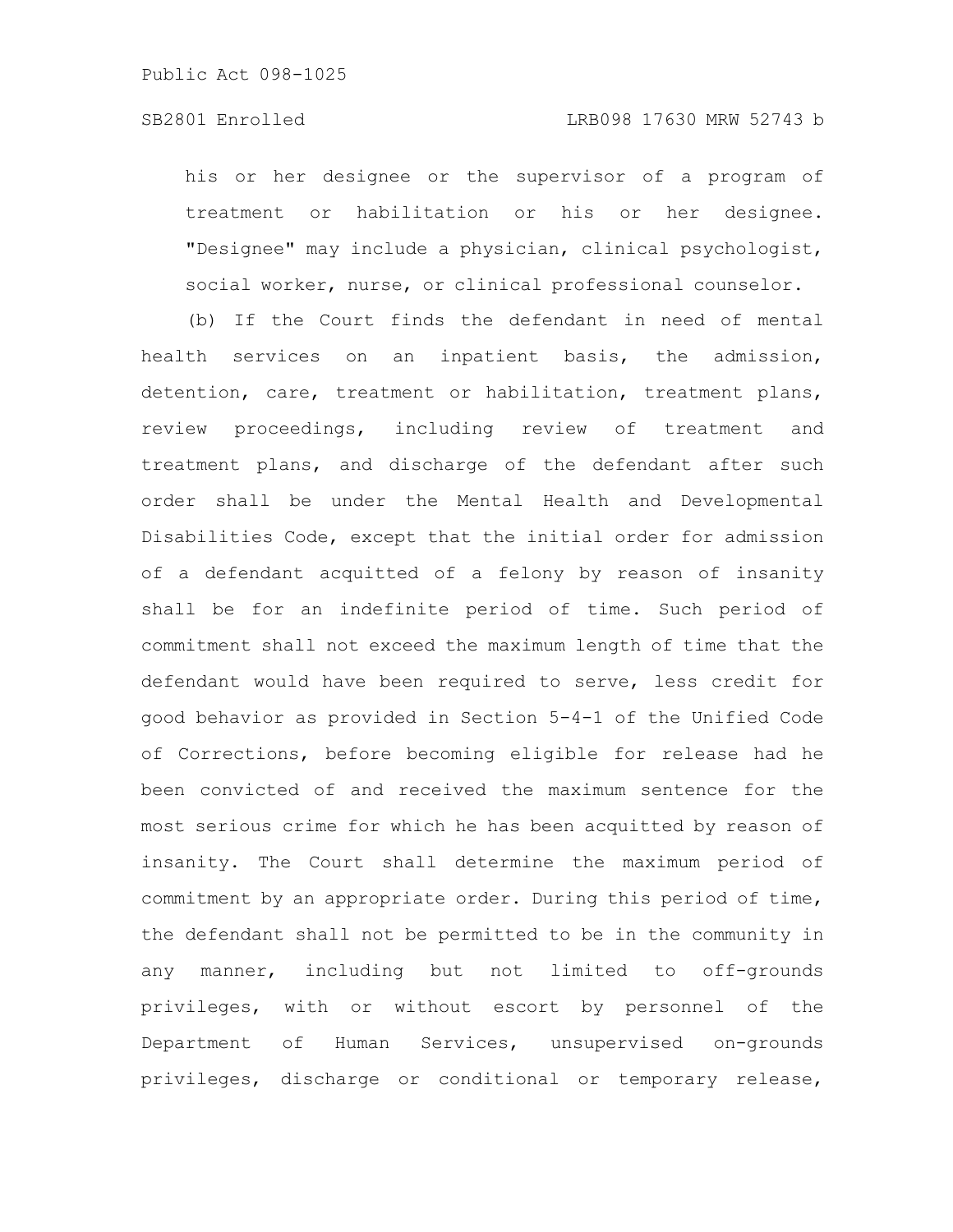except by a plan as provided in this Section. In no event shall a defendant's continued unauthorized absence be a basis for discharge. Not more than 30 days after admission and every 60 days thereafter so long as the initial order remains in effect, the facility director shall file a treatment plan report in writing with the court and forward a copy of the treatment plan report to the clerk of the court, the State's Attorney, and the defendant's attorney, if the defendant is represented by counsel, or to a person authorized by the defendant under the Mental Health and Developmental Disabilities Confidentiality Act to be sent a copy of the report. The report shall include an opinion as to whether the defendant is currently in need of mental health services on an inpatient basis or in need of mental health services on an outpatient basis. The report shall also summarize the basis for those findings and provide a current summary of the following items from the treatment plan: (1) an assessment of the defendant's treatment needs, (2) a description of the services recommended for treatment, (3) the goals of each type of element of service, (4) an anticipated timetable for the accomplishment of the goals, and (5) a designation of the qualified professional responsible for the implementation of the plan. The report may also include unsupervised on-grounds privileges, off-grounds privileges (with or without escort by personnel of the Department of Human Services), home visits and participation in work programs, but only where such privileges have been approved by specific court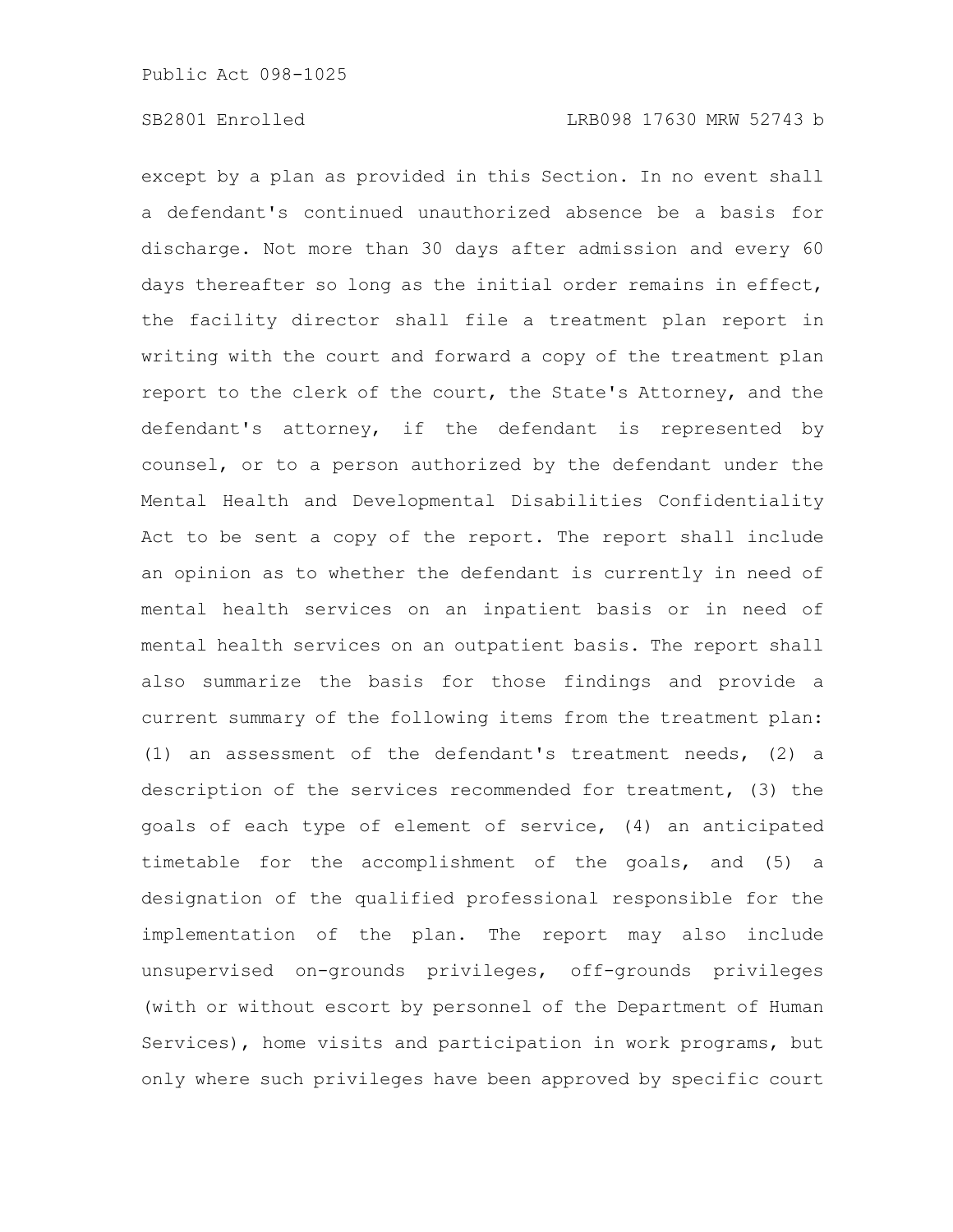order, which order may include such conditions on the defendant as the Court may deem appropriate and necessary to reasonably assure the defendant's satisfactory progress in treatment and the safety of the defendant and others.

(c) Every defendant acquitted of a felony by reason of insanity and subsequently found to be in need of mental health services shall be represented by counsel in all proceedings under this Section and under the Mental Health and Developmental Disabilities Code.

(1) The Court shall appoint as counsel the public defender or an attorney licensed by this State.

(2) Upon filing with the Court of a verified statement of legal services rendered by the private attorney appointed pursuant to paragraph (1) of this subsection, the Court shall determine a reasonable fee for such services. If the defendant is unable to pay the fee, the Court shall enter an order upon the State to pay the entire fee or such amount as the defendant is unable to pay from funds appropriated by the General Assembly for that purpose.

(d) When the facility director determines that:

(1) the defendant is no longer in need of mental health services on an inpatient basis; and

(2) the defendant may be conditionally released because he or she is still in need of mental health services or that the defendant may be discharged as not in need of any mental health services; or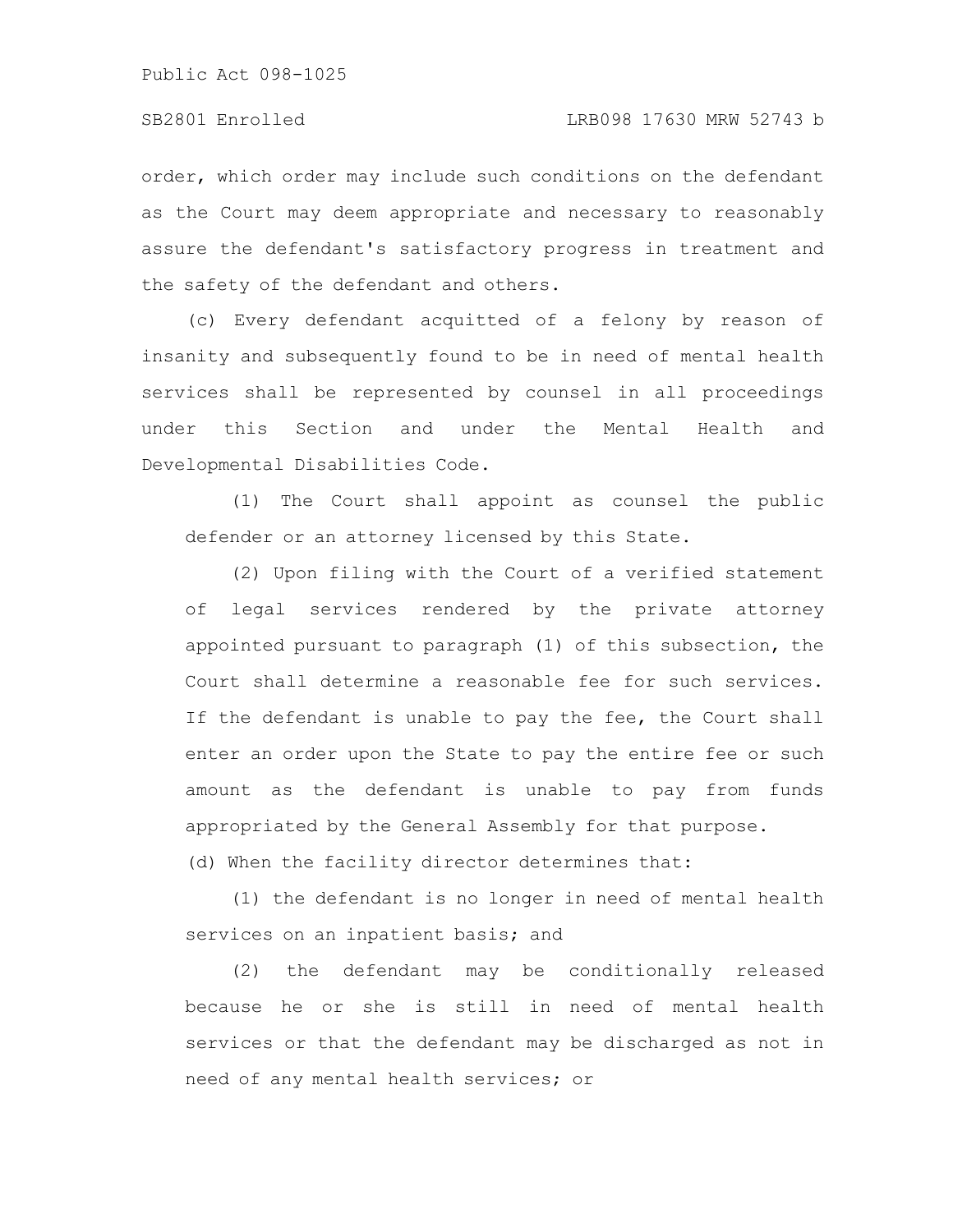## (3) (blank);  $the$  defendant no longer placement in a secure setting;

the facility director shall give written notice to the Court, State's Attorney and defense attorney. Such notice shall set forth in detail the basis for the recommendation of the facility director, and specify clearly the recommendations, if any, of the facility director, concerning conditional release. Any recommendation for conditional release shall include an evaluation of the defendant's need for psychotropic medication, what provisions should be made, if any, to ensure that the defendant will continue to receive psychotropic medication following discharge, and what provisions should be made to assure the safety of the defendant and others in the event the defendant is no longer receiving psychotropic medication. Within 30 days of the notification by the facility director, the Court shall set a hearing and make a finding as to whether the defendant is:

(i) (blank); or

(ii) in need of mental health services in the form of inpatient care; or

(iii) in need of mental health services but not subject to inpatient care; or

(iv) no longer in need of mental health services; or

(v) (blank). no longer requires placement in a secure setting.

Upon finding by the Court, the Court shall enter its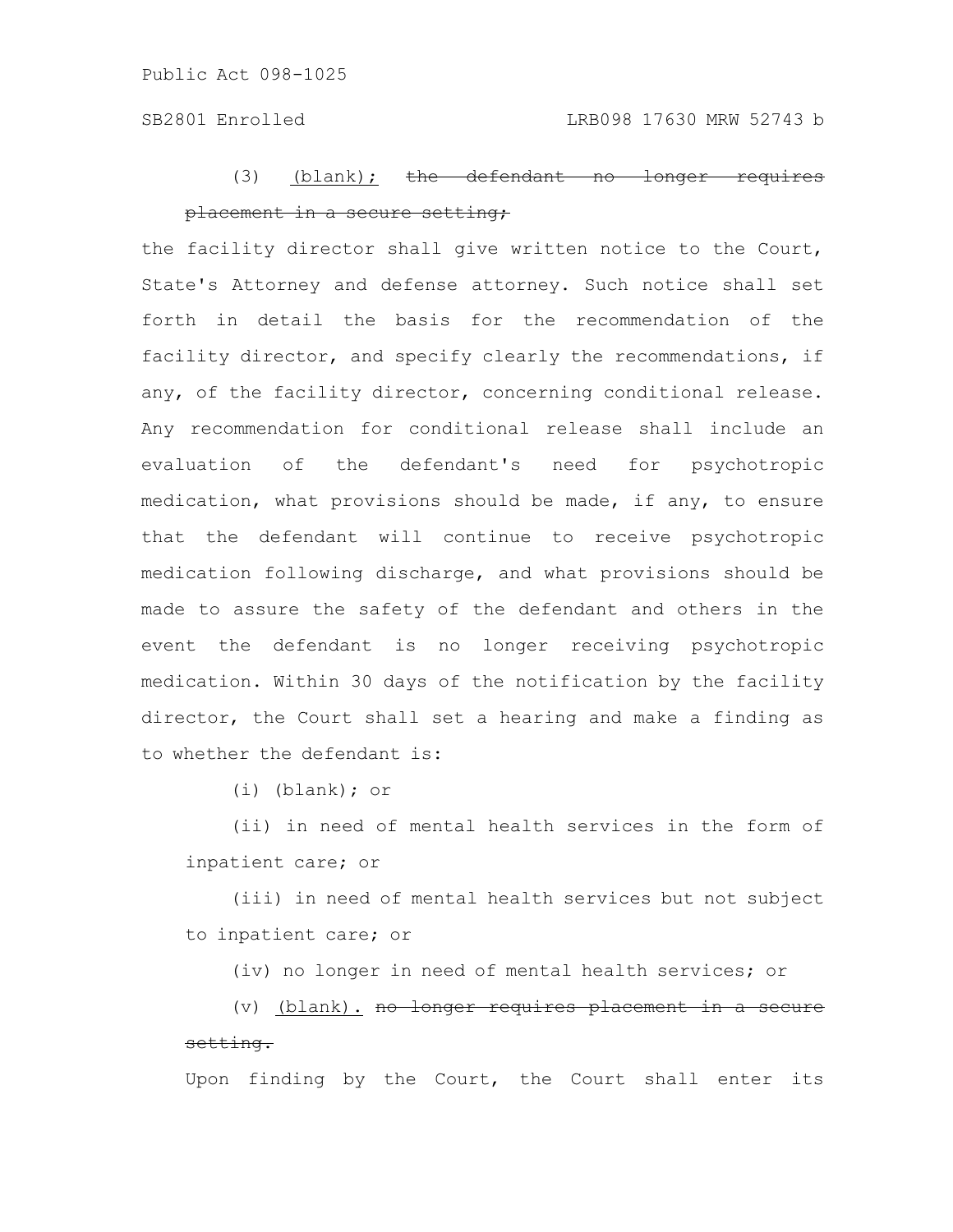### SB2801 Enrolled LRB098 17630 MRW 52743 b

findings and such appropriate order as provided in subsections (a) and (a-1) of this Section.

(e) A defendant admitted pursuant to this Section, or any person on his behalf, may file a petition for treatment plan review, transfer to a non secure setting within the Department of Human Services or discharge or conditional release under the standards of this Section in the Court which rendered the verdict. Upon receipt of a petition for treatment plan review $\tau$ transfer to a non secure setting or discharge or conditional release, the Court shall set a hearing to be held within 120 days. Thereafter, no new petition may be filed for 180 days without leave of the Court.

(f) The Court shall direct that notice of the time and place of the hearing be served upon the defendant, the facility director, the State's Attorney, and the defendant's attorney. If requested by either the State or the defense or if the Court feels it is appropriate, an impartial examination of the defendant by a psychiatrist or clinical psychologist as defined in Section 1-103 of the Mental Health and Developmental Disabilities Code who is not in the employ of the Department of Human Services shall be ordered, and the report considered at the time of the hearing.

(g) The findings of the Court shall be established by clear and convincing evidence. The burden of proof and the burden of going forth with the evidence rest with the defendant or any person on the defendant's behalf when a hearing is held to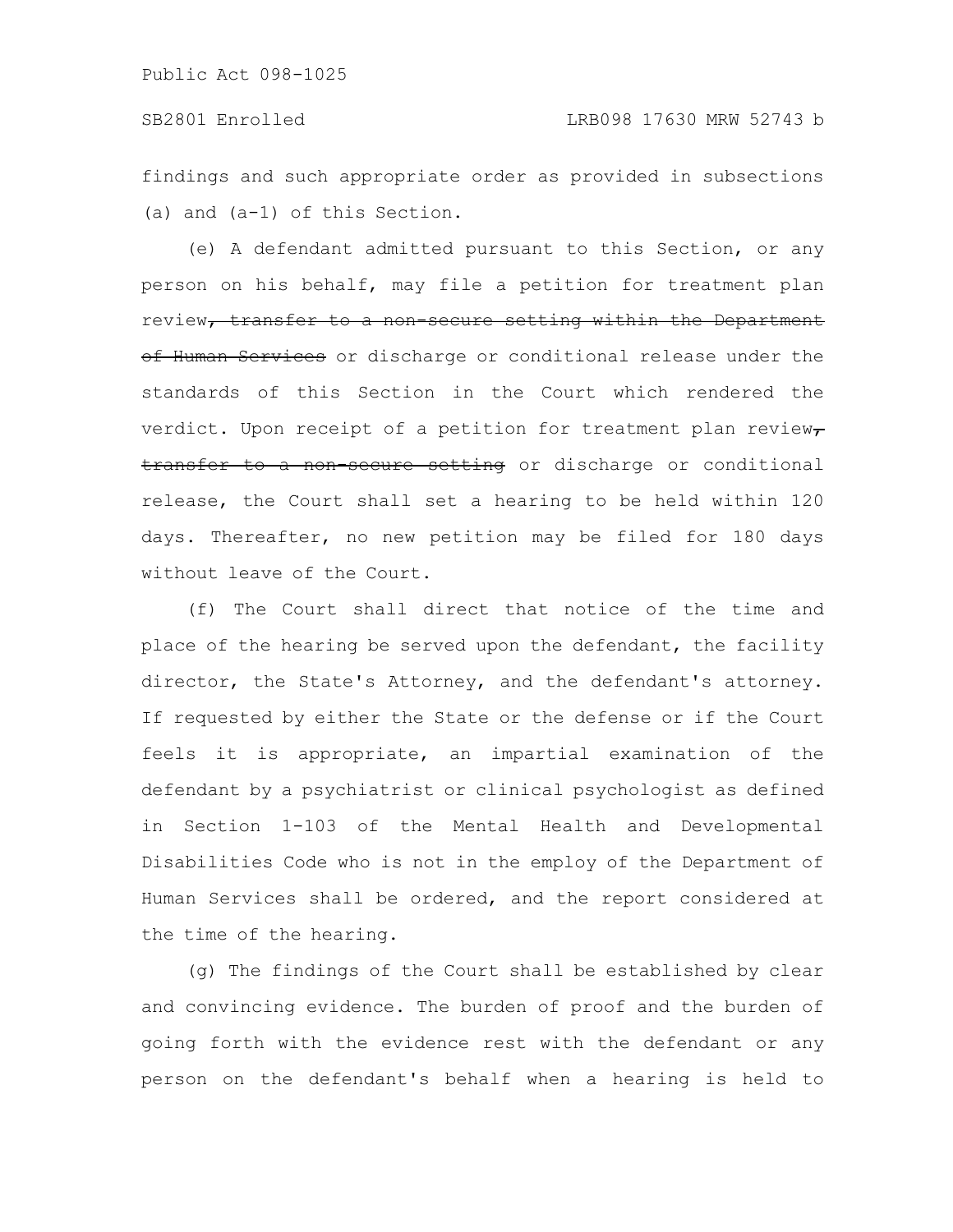review a petition filed by or on behalf of the defendant. The evidence shall be presented in open Court with the right of confrontation and cross-examination. Such evidence may include, but is not limited to:

(1) whether the defendant appreciates the harm caused by the defendant to others and the community by his or her prior conduct that resulted in the finding of not guilty by reason of insanity;

(2) Whether the person appreciates the criminality of conduct similar to the conduct for which he or she was originally charged in this matter;

(3) the current state of the defendant's illness;

(4) what, if any, medications the defendant is taking to control his or her mental illness;

(5) what, if any, adverse physical side effects the medication has on the defendant;

(6) the length of time it would take for the defendant's mental health to deteriorate if the defendant stopped taking prescribed medication;

(7) the defendant's history or potential for alcohol and drug abuse;

(8) the defendant's past criminal history;

(9) any specialized physical or medical needs of the defendant;

(10) any family participation or involvement expected upon release and what is the willingness and ability of the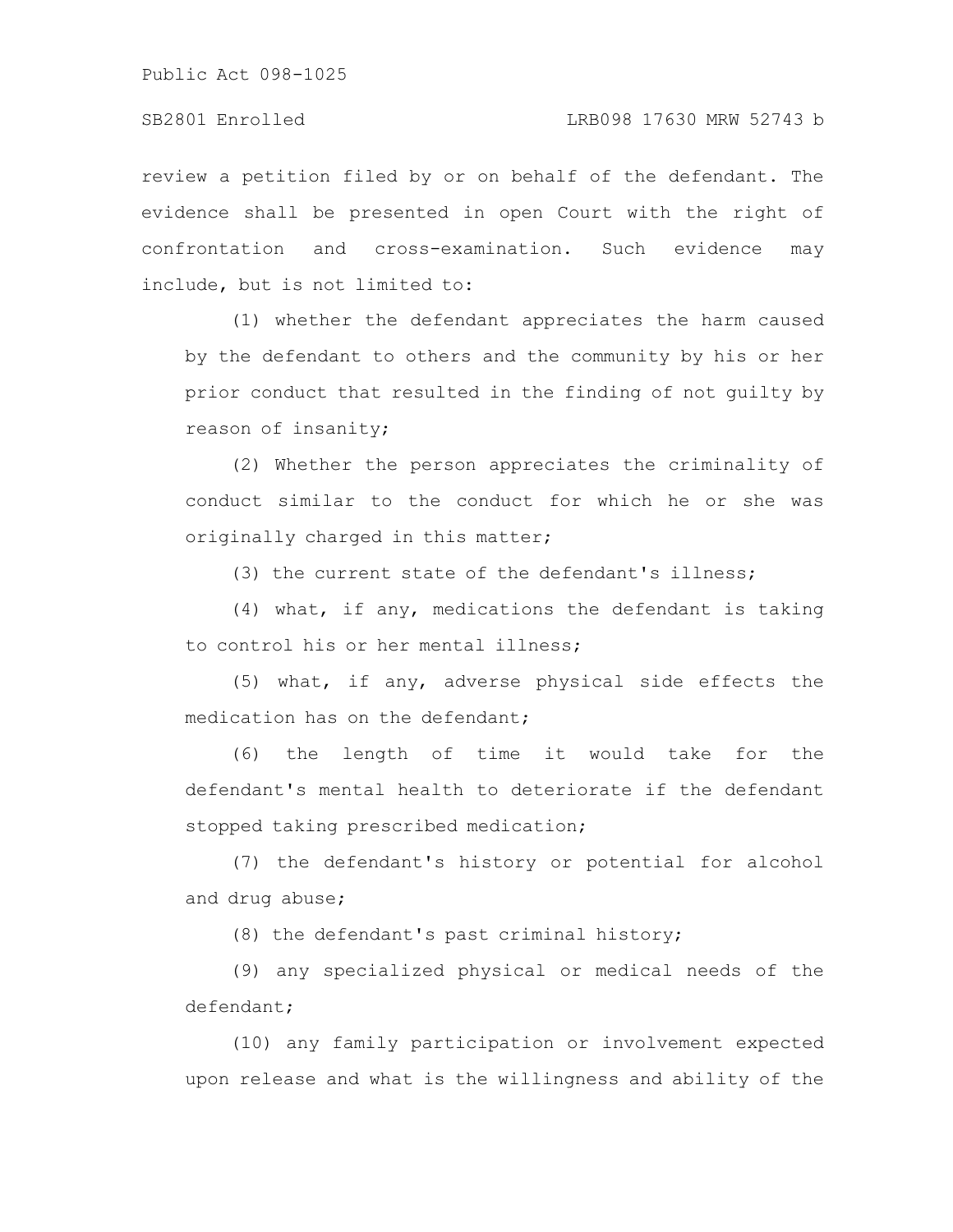family to participate or be involved;

(11) the defendant's potential to be a danger to himself, herself, or others; and

(12) any other factor or factors the Court deems appropriate.

(h) Before the court orders that the defendant be discharged or conditionally released, it shall order the facility director to establish a discharge plan that includes a plan for the defendant's shelter, support, and medication. If appropriate, the court shall order that the facility director establish a program to train the defendant in self-medication under standards established by the Department of Human Services. If the Court finds, consistent with the provisions of this Section, that the defendant is no longer in need of mental health services it shall order the facility director to discharge the defendant. If the Court finds, consistent with the provisions of this Section, that the defendant is in need of mental health services, and no longer in need of inpatient care, it shall order the facility director to release the defendant under such conditions as the Court deems appropriate and as provided by this Section. Such conditional release shall be imposed for a period of 5 years as provided in paragraph (D) of subsection (a-1) and shall be subject to later modification by the Court as provided by this Section. If the Court finds consistent with the provisions in this Section that the defendant is in need of mental health services on an inpatient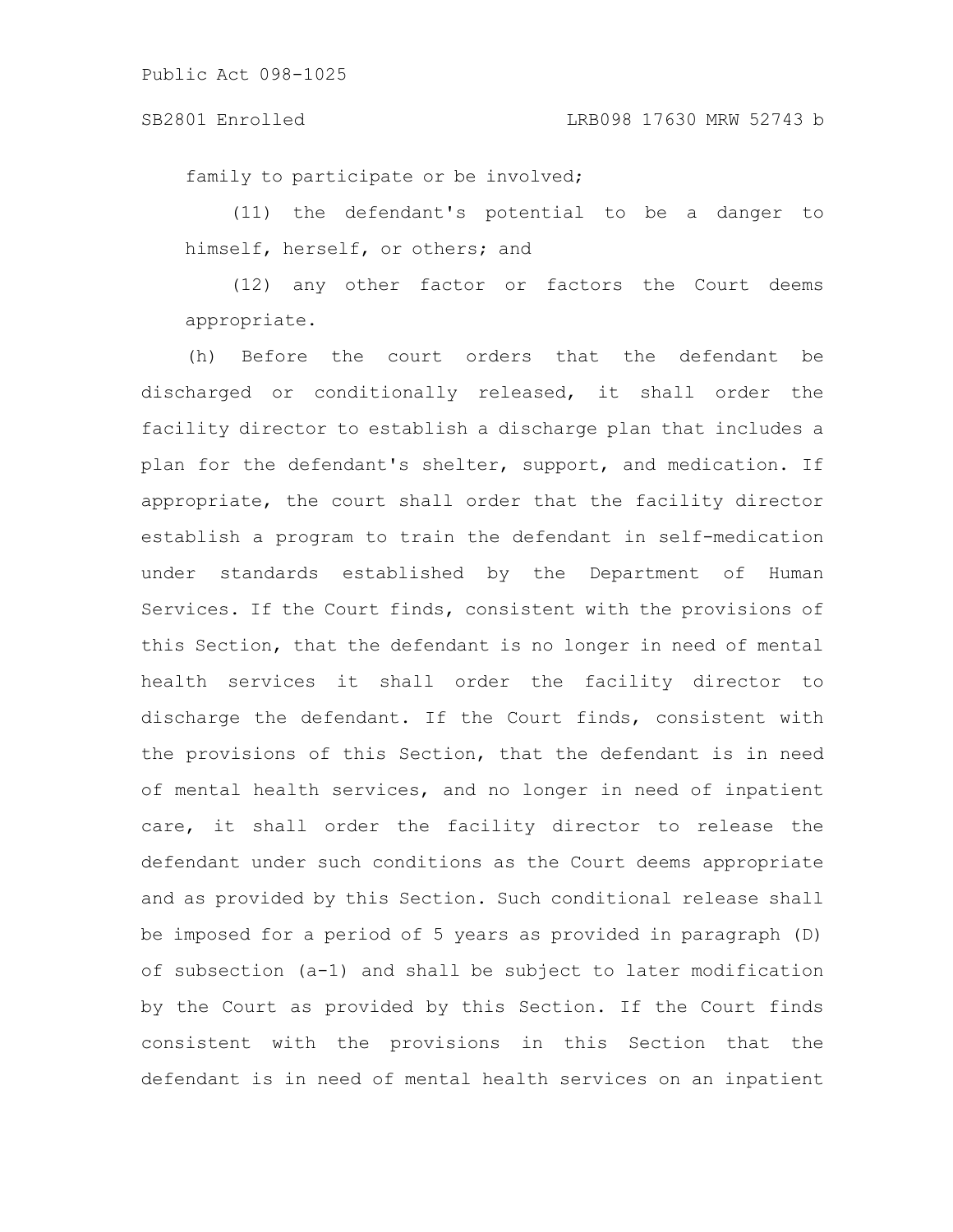basis, it shall order the facility director not to discharge or release the defendant in accordance with paragraph (b) of this Section.

(i) If within the period of the defendant's conditional release the State's Attorney determines that the defendant has not fulfilled the conditions of his or her release, the State's Attorney may petition the Court to revoke or modify the conditional release of the defendant. Upon the filing of such petition the defendant may be remanded to the custody of the Department, or to any other mental health facility designated by the Department, pending the resolution of the petition. Nothing in this Section shall prevent the emergency admission of a defendant pursuant to Article VI of Chapter III of the Mental Health and Developmental Disabilities Code or the voluntary admission of the defendant pursuant to Article IV of Chapter III of the Mental Health and Developmental Disabilities Code. If the Court determines, after hearing evidence, that the defendant has not fulfilled the conditions of release, the Court shall order a hearing to be held consistent with the provisions of paragraph (f) and (g) of this Section. At such hearing, if the Court finds that the defendant is in need of mental health services on an inpatient basis, it shall enter an order remanding him or her to the Department of Human Services or other facility. If the defendant is remanded to the Department of Human Services, he or she shall be placed in a secure setting unless the Court determines that there are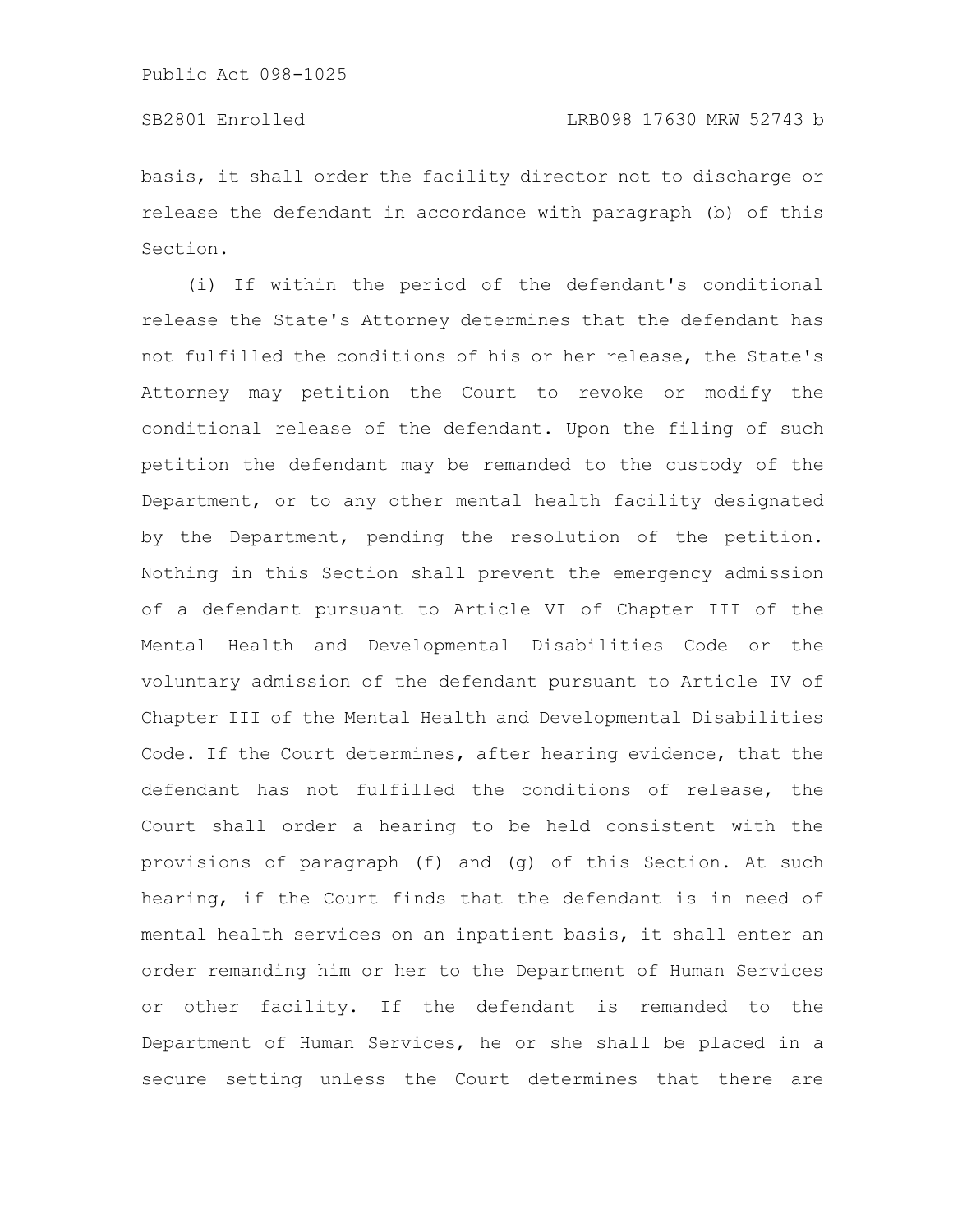### SB2801 Enrolled LRB098 17630 MRW 52743 b

compelling reasons that such placement is not necessary. If the Court finds that the defendant continues to be in need of mental health services but not on an inpatient basis, it may modify the conditions of the original release in order to reasonably assure the defendant's satisfactory progress in treatment and his or her safety and the safety of others in accordance with the standards established in paragraph (D) of subsection (a-1). Nothing in this Section shall limit a Court's contempt powers or any other powers of a Court.

(j) An order of admission under this Section does not affect the remedy of habeas corpus.

(k) In the event of a conflict between this Section and the Mental Health and Developmental Disabilities Code or the Mental Health and Developmental Disabilities Confidentiality Act, the provisions of this Section shall govern.

(l) This amendatory Act shall apply to all persons who have been found not guilty by reason of insanity and who are presently committed to the Department of Mental Health and Developmental Disabilities (now the Department of Human Services).

(m) The Clerk of the Court shall, after the order of transfer to a non-secure setting of the Department of Human Services or discharge or conditional release, <u>eertified copy of the order to the Department of</u> Services, and the sheriff of the county from which the defendant was admitted. The Clerk of the Court shall also